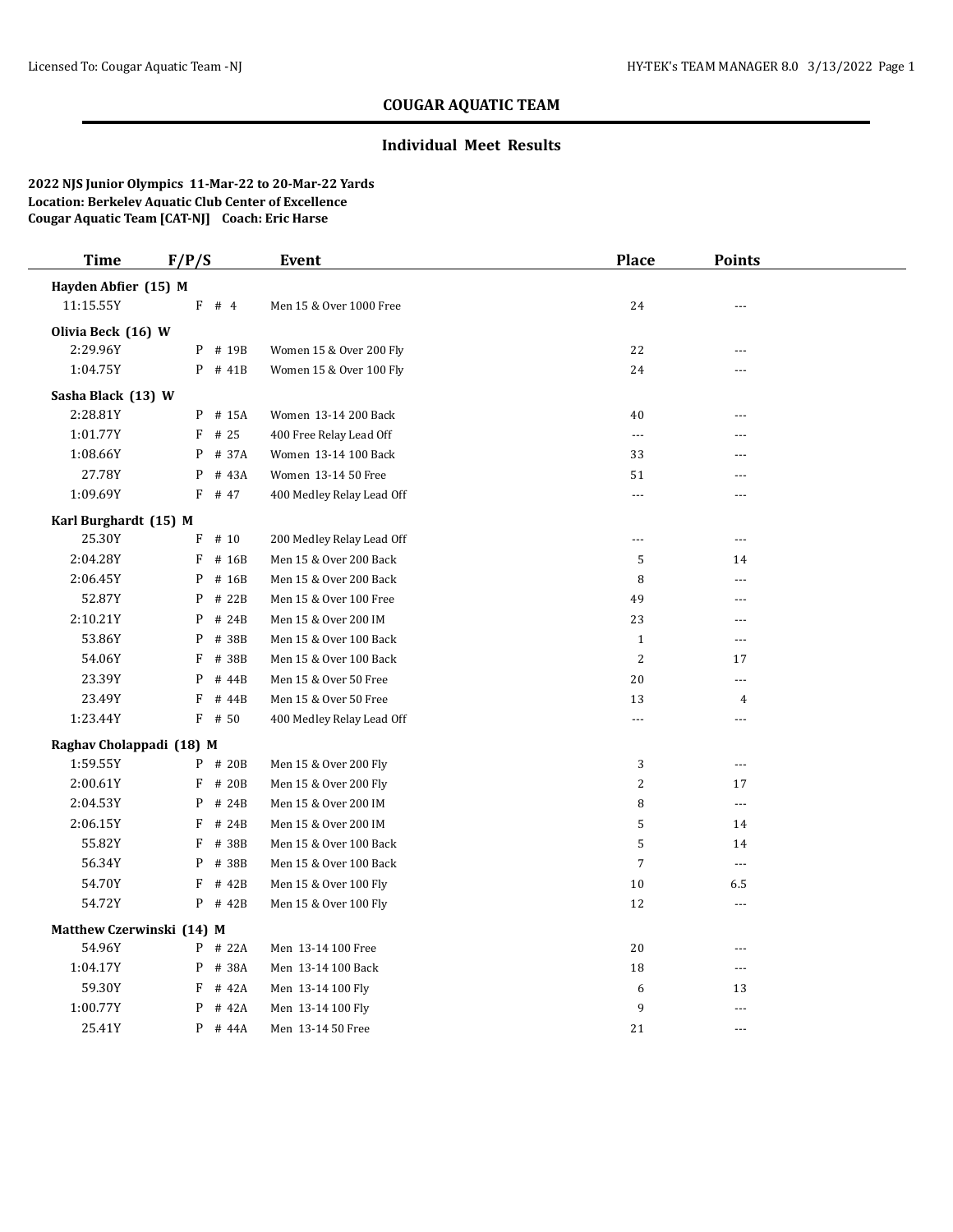### **Individual Meet Results**

| <b>Time</b>            | F/P/S      | <b>Event</b>              | <b>Place</b>   | <b>Points</b>  |  |
|------------------------|------------|---------------------------|----------------|----------------|--|
| Kasey Desiderio (14) W |            |                           |                |                |  |
| 2:17.88Y               | # 15A<br>P | Women 13-14 200 Back      | 10             | ÷÷             |  |
| 58.39Y                 | P<br># 21A | Women 13-14 100 Free      | 20             | ---            |  |
| 2:27.40Y               | # 23A<br>P | Women 13-14 200 IM        | 24             | ---            |  |
| 27.04Y                 | F<br># 29  | 200 Free Relay Lead Off   | $\cdots$       | ---            |  |
| 2:05.79Y               | P<br># 35A | Women 13-14 200 Free      | 17             | ---            |  |
| 1:05.53Y               | P<br># 37A | Women 13-14 100 Back      | 17             | ---            |  |
| 27.16Y                 | $P$ # 43A  | Women 13-14 50 Free       | 34             | $- - -$        |  |
| Troy Dibble (15) M     |            |                           |                |                |  |
| 51.65Y                 | P # 22B    | Men 15 & Over 100 Free    | 31             | ---            |  |
| 1:54.66Y               | P # 36B    | Men 15 & Over 200 Free    | 30             | ---            |  |
| 24.24Y                 | $P$ # 44B  | Men 15 & Over 50 Free     | 36             |                |  |
| Avery Dollard (15) W   |            |                           |                |                |  |
| 10:57.94Y              | $F$ # 3    | Women 15 & Over 1000 Free | 13             | $\overline{4}$ |  |
| 2:10.19Y               | P # 19B    | Women 15 & Over 200 Fly   | $\mathbf{1}$   | $---$          |  |
| 2:10.61Y               | F<br># 19B | Women 15 & Over 200 Fly   | $\sqrt{2}$     | 17             |  |
| 55.69Y                 | P<br># 21B | Women 15 & Over 100 Free  | $\overline{7}$ | $---$          |  |
| 56.89Y                 | F<br># 21B | Women 15 & Over 100 Free  | 13             | $\overline{4}$ |  |
| 2:00.57Y               | P<br># 35B | Women 15 & Over 200 Free  | 12             | ---            |  |
| 2:01.03Y               | F<br># 35B | Women 15 & Over 200 Free  | 12             | 5              |  |
| 1:03.81Y               | P # 37B    | Women 15 & Over 100 Back  | 15             | ---            |  |
| 1:05.78Y               | F<br># 37B | Women 15 & Over 100 Back  | 16             | $\mathbf{1}$   |  |
| 1:00.06Y               | P<br># 41B | Women 15 & Over 100 Fly   | $\overline{4}$ | $\cdots$       |  |
| 1:00.17Y               | F # 41B    | Women 15 & Over 100 Fly   | 3              | 16             |  |
| Lindsay Driever (17) W |            |                           |                |                |  |
| 10:47.37Y              | F # 3      | Women 15 & Over 1000 Free | $\overline{7}$ | 12             |  |
| 5:18.37Y               | F # 13B    | Women 15 & Over 500 Free  | 9              | 9              |  |
| 5:19.75Y               | P<br># 13B | Women 15 & Over 500 Free  | 10             | ---            |  |
| 2:25.45Y               | # 19B<br>P | Women 15 & Over 200 Fly   | 16             | ---            |  |
| 2:26.98Y               | F<br># 19B | Women 15 & Over 200 Fly   | 17             | ---            |  |
| 58.63Y                 | P<br># 21B | Women 15 & Over 100 Free  | 40             | $\overline{a}$ |  |
| 26.34Y                 | F<br># 31  | 200 Free Relay Lead Off   | ---            | $\cdots$       |  |
| 18:15.91Y              | F<br># 33  | Women 15 & Over 1650 Free | 4              | 15             |  |
| 1:59.04Y               | F<br># 35B | Women 15 & Over 200 Free  | 7              | 12             |  |
| 2:00.45Y               | P<br># 35B | Women 15 & Over 200 Free  | 11             | $\overline{a}$ |  |
| 1:04.93Y               | $P$ # 41B  | Women 15 & Over 100 Fly   | 27             | $---$          |  |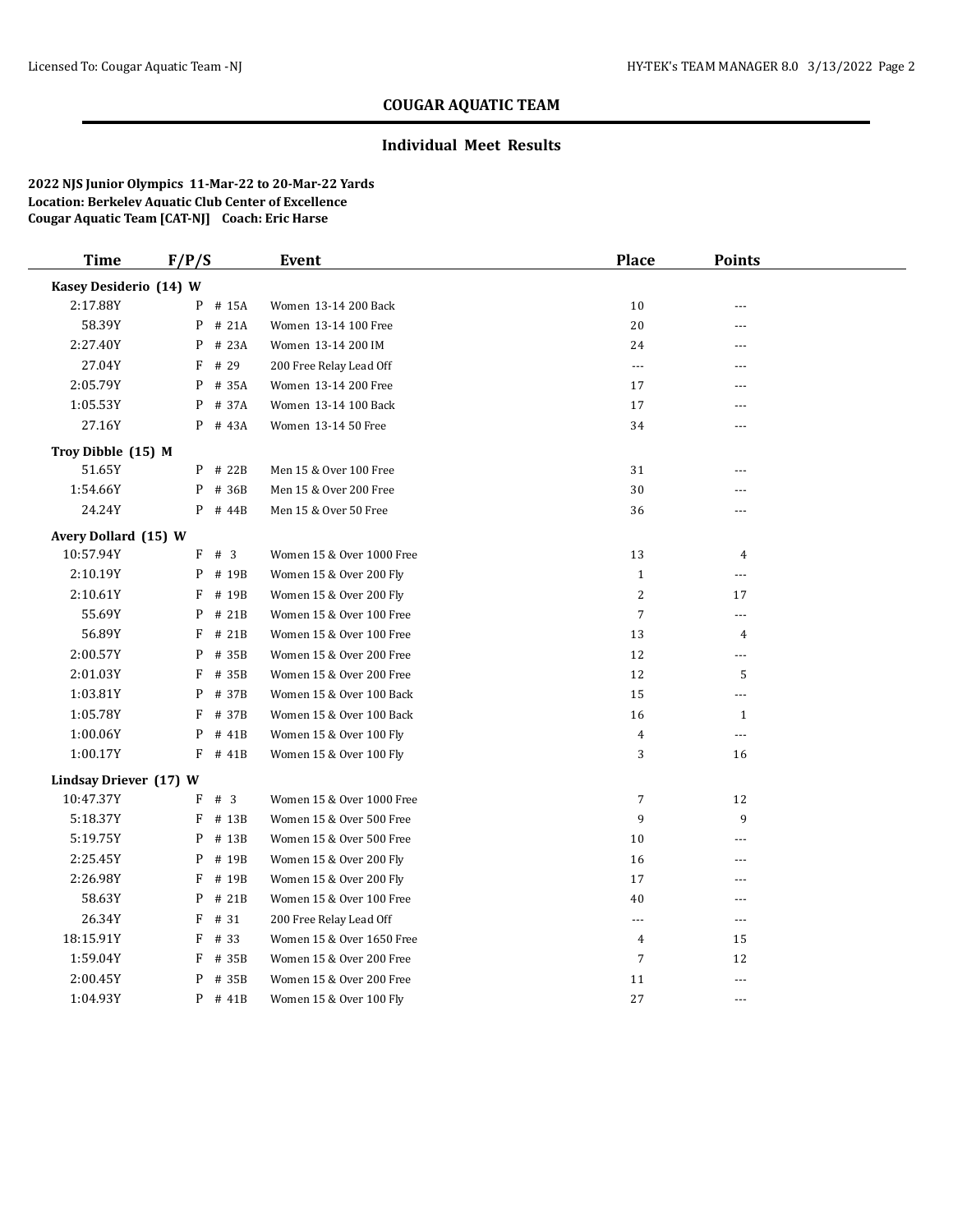### **Individual Meet Results**

| <b>Time</b>            | F/P/S      | <b>Event</b>               | <b>Place</b>   | <b>Points</b>  |  |
|------------------------|------------|----------------------------|----------------|----------------|--|
| Logan Driever (17) M   |            |                            |                |                |  |
| 10:22.25Y              | F<br>#4    | Men 15 & Over 1000 Free    | 8              | 11             |  |
| 5:02.75Y               | P<br># 14B | Men 15 & Over 500 Free     | 14             |                |  |
| 5:27.28Y               | F<br># 14B | Men 15 & Over 500 Free     | 16             | $\mathbf{1}$   |  |
| 2:07.62Y               | F<br># 20B | Men 15 & Over 200 Fly      | $\overline{7}$ | 12             |  |
| 2:08.26Y               | P<br># 20B | Men 15 & Over 200 Fly      | 11             | ---            |  |
| 18:37.84Y              | F<br># 34  | Men 15 & Over 1650 Free    | 5              | 14             |  |
| 1:59.72Y               | P<br># 36B | Men 15 & Over 200 Free     | 43             | $\overline{a}$ |  |
| 59.41Y                 | P<br># 42B | Men 15 & Over 100 Fly      | 45             | ---            |  |
| Ivie Drogin (15) W     |            |                            |                |                |  |
| 11:19.59Y              | F # 3      | Women 15 & Over 1000 Free  | 19             | $\overline{a}$ |  |
| 5:37.61Y               | $P$ # 13B  | Women 15 & Over 500 Free   | 18             | ---            |  |
| 2:23.57Y               | P<br># 15B | Women 15 & Over 200 Back   | 29             | ---            |  |
| 1:16.61Y               | P<br># 17B | Women 15 & Over 100 Breast | 25             |                |  |
| 2:07.58Y               | P<br># 35B | Women 15 & Over 200 Free   | 37             | ---            |  |
| 1:07.10Y               | P<br># 37B | Women 15 & Over 100 Back   | 26             | $- - -$        |  |
| 2:36.86Y               | F<br># 45B | Women 15 & Over 200 Breast | 8              | 11             |  |
| 2:38.57Y               | P<br># 45B | Women 15 & Over 200 Breast | 8              | $---$          |  |
| Mia Dungo (14) W       |            |                            |                |                |  |
| 2:24.73Y               | # 15A<br>P | Women 13-14 200 Back       | 30             | $\overline{a}$ |  |
| 1:19.19Y               | P<br># 17A | Women 13-14 100 Breast     | 28             | ---            |  |
| 2:30.26Y               | P<br># 23A | Women 13-14 200 IM         | 34             | ---            |  |
| 28.42Y                 | # 29<br>F  | 200 Free Relay Lead Off    | ---            |                |  |
| 1:07.71Y               | P<br># 37A | Women 13-14 100 Back       | 24             | ---            |  |
| 2:45.74Y               | P # 45A    | Women 13-14 200 Breast     | 17             | $\overline{a}$ |  |
| Julianne Eckert (18) W |            |                            |                |                |  |
| 58.69Y                 | $P$ # 21B  | Women 15 & Over 100 Free   | 42             | ---            |  |
| 2:11.01Y               | P<br># 35B | Women 15 & Over 200 Free   | 39             | ---            |  |
| 27.59Y                 | $P$ # 43B  | Women 15 & Over 50 Free    | 35             | ---            |  |
| Ron Feldman (14) M     |            |                            |                |                |  |
| 2:29.28Y               | $F$ # 20A  | Men 13-14 200 Fly          | 3              | 16             |  |
| 2:32.09Y               | P # 20A    | Men 13-14 200 Fly          | $\mathsf S$    | $- - -$        |  |
| 5:20.11Y               | P # 40A    | Men 13-14 400 IM           | 11             | ---            |  |
| Mia Forysiak (17) W    |            |                            |                |                |  |
| 5:46.07Y               | $P$ # 13B  | Women 15 & Over 500 Free   | 21             |                |  |
| 58.67Y                 | $P$ # 21B  | Women 15 & Over 100 Free   | 41             | ---            |  |
|                        |            |                            |                |                |  |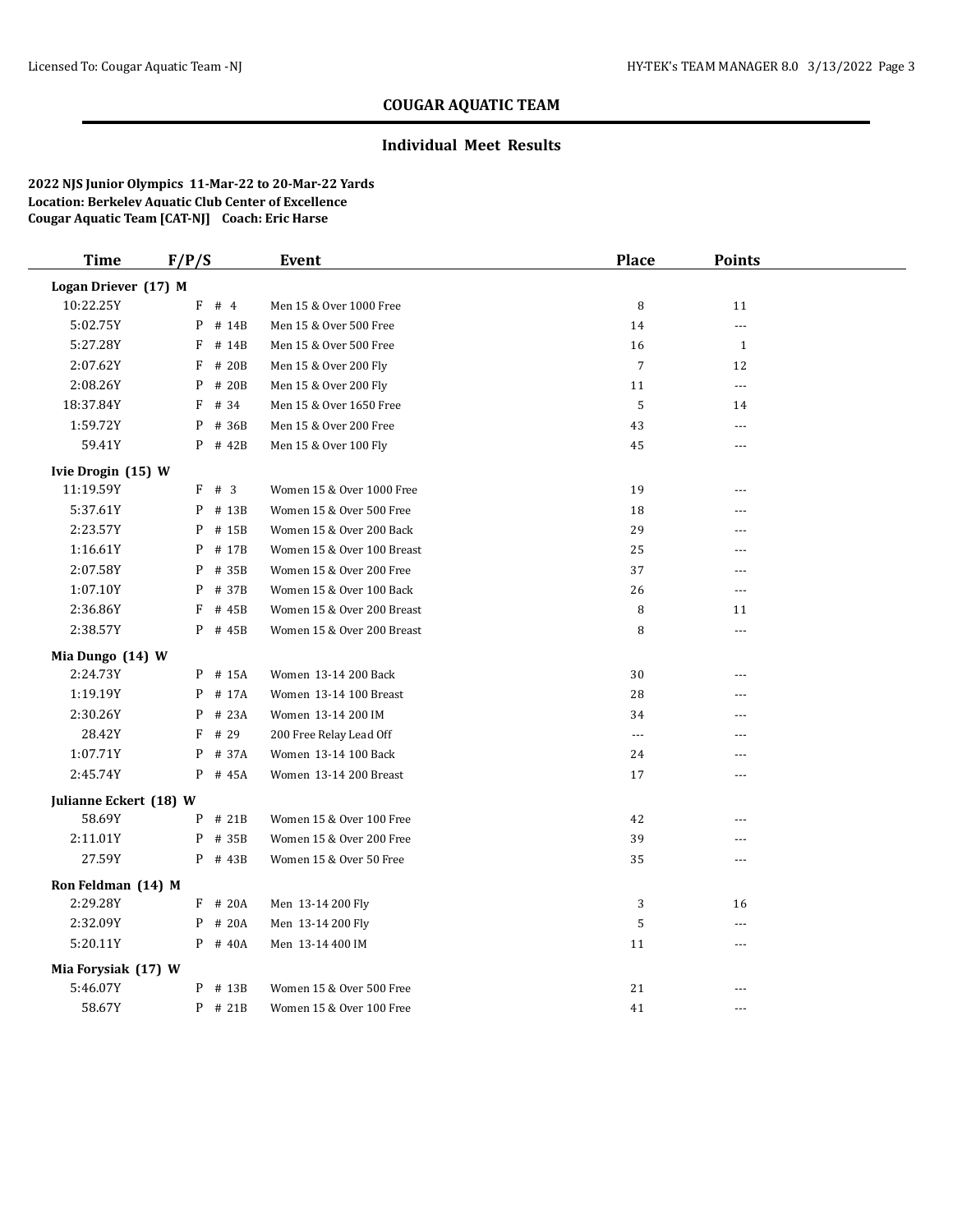#### **Individual Meet Results**

| <b>Time</b>            | F/P/S      | <b>Event</b>               | <b>Place</b>   | <b>Points</b>  |  |
|------------------------|------------|----------------------------|----------------|----------------|--|
| Caitlin Foung (16) W   |            |                            |                |                |  |
| 2:01.46Y               | $F$ # 5    | 800 Free Relay Lead Off    | $- - -$        | ---            |  |
| 2:13.92Y               | P # 15B    | Women 15 & Over 200 Back   | 8              | ---            |  |
| 2:15.46Y               | F<br># 15B | Women 15 & Over 200 Back   | 9              | 9              |  |
| 2:14.68Y               | F<br># 23B | Women 15 & Over 200 IM     | 4              | 15             |  |
| 2:15.09Y               | P<br># 23B | Women 15 & Over 200 IM     | 6              | ---            |  |
| 1:02.71Y               | P<br># 37B | Women 15 & Over 100 Back   | 9              | $---$          |  |
| 1:03.12Y               | F<br># 37B | Women 15 & Over 100 Back   | 9              | 9              |  |
| 1:01.92Y               | F<br># 41B | Women 15 & Over 100 Fly    | 8              | 11             |  |
| 1:02.64Y               | P<br># 41B | Women 15 & Over 100 Fly    | 12             | $---$          |  |
| 26.43Y                 | P # 43B    | Women 15 & Over 50 Free    | 20             | ---            |  |
| Lily Foung (17) W      |            |                            |                |                |  |
| 1:07.98Y               | P # 17B    | Women 15 & Over 100 Breast | $\mathbf{1}$   | $---$          |  |
| 1:08.18Y               | F # 17B    | Women 15 & Over 100 Breast | $\mathbf{1}$   | 20             |  |
| 34.49Y                 | $F$ # 31   | 200 Free Relay Lead Off    | $- - -$        | ---            |  |
| 2:23.61Y               | P<br># 45B | Women 15 & Over 200 Breast | $\mathbf{1}$   | $\overline{a}$ |  |
| 2:24.57Y               | F # 45B    | Women 15 & Over 200 Breast | $\mathbf{1}$   | 20             |  |
| Lucas Foung (14) M     |            |                            |                |                |  |
| 26.98Y                 | $F$ # 8    | 200 Medley Relay Lead Off  | ---            | ---            |  |
| 2:03.20Y               | P<br># 16A | Men 13-14 200 Back         | $\mathbf{1}$   | ---            |  |
| 2:04.93Y               | F<br># 16A | Men 13-14 200 Back         | 2              | 17             |  |
| 54.05Y                 | P<br># 22A | Men 13-14 100 Free         | 13             | $\overline{a}$ |  |
| 2:07.80Y               | $F$ # 24A  | Men 13-14 200 IM           | $\mathbf{1}$   | 20             |  |
| 2:08.13Y               | P<br># 24A | Men 13-14 200 IM           | $\mathbf{1}$   | $---$          |  |
| 56.99Y                 | F<br># 38A | Men 13-14 100 Back         | 2              | 17             |  |
| 57.93Y                 | P<br># 38A | Men 13-14 100 Back         | $\overline{c}$ | $-$            |  |
| 24.44Y                 | P<br># 44A | Men 13-14 50 Free          | 8              | ---            |  |
| 24.51Y                 | F<br># 44A | Men 13-14 50 Free          | 8              | 11             |  |
| 56.98Y                 | F<br># 48  | 400 Medley Relay Lead Off  | $-$            | ---            |  |
| Alexander Frame (16) M |            |                            |                |                |  |
| 10:31.61Y              | $F$ # 4    | Men 15 & Over 1000 Free    | 11             | 6              |  |
| 5:22.01Y               | P<br># 14B | Men 15 & Over 500 Free     | 22             | ---            |  |
| 52.68Y                 | P<br># 22B | Men 15 & Over 100 Free     | 46             | ---            |  |
| 51.43Y                 | F<br># 28  | 400 Free Relay Lead Off    | ---            | ---            |  |
| 23.50Y                 | F<br># 32  | 200 Free Relay Lead Off    | $---$          | $---$          |  |
| 1:53.47Y               | P<br># 36B | Men 15 & Over 200 Free     | 23             | ---            |  |
| 23.49Y                 | P<br># 44B | Men 15 & Over 50 Free      | 25             | ---            |  |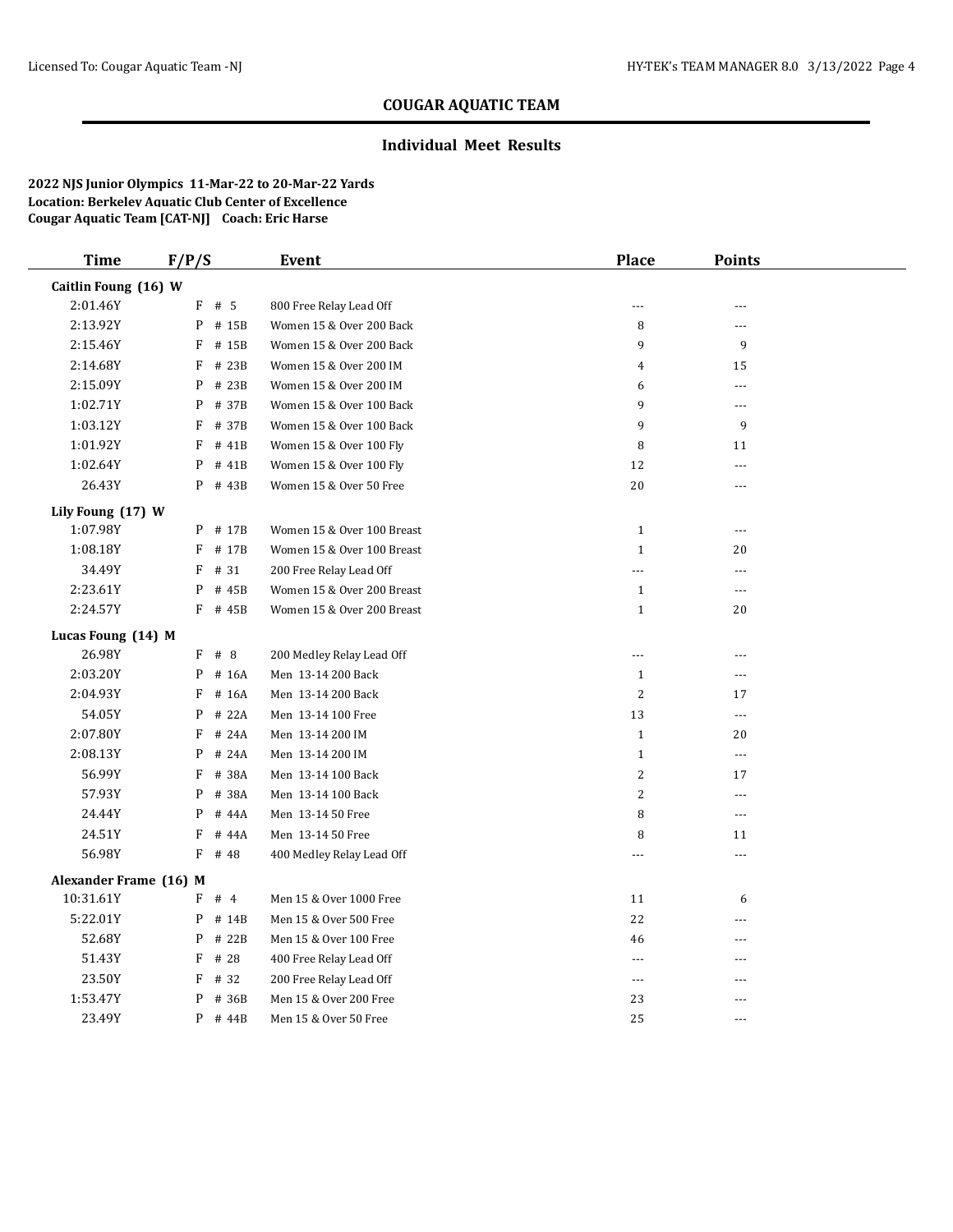### **Individual Meet Results**

| <b>Time</b>            | F/P/S       | Event                     | <b>Place</b>            | <b>Points</b>  |  |
|------------------------|-------------|---------------------------|-------------------------|----------------|--|
| Luke Gardner (14) M    |             |                           |                         |                |  |
| 1:12.43Y               | P # 18A     | Men 13-14 100 Breast      | 17                      |                |  |
| 56.47Y                 | P<br># 22A  | Men 13-14 100 Free        | 33                      | ---            |  |
| 2:19.92Y               | P<br># 24A  | Men 13-14 200 IM          | 19                      | ---            |  |
| 2:04.06Y               | P<br># 36A  | Men 13-14 200 Free        | 23                      | $\overline{a}$ |  |
| 4:55.82Y               | F<br># 40A  | Men 13-14 400 IM          | $\overline{7}$          | 12             |  |
| 4:58.57Y               | P<br># 40A  | Men 13-14 400 IM          | $\mathbf 5$             | ---            |  |
| 2:37.92Y               | P<br># 46A  | Men 13-14 200 Breast      | 12                      | ---            |  |
| Thomas Gaughan (16) M  |             |                           |                         |                |  |
| 4:59.83Y               | # 14B<br>F  | Men 15 & Over 500 Free    | 9                       | 9              |  |
| 5:01.44Y               | P<br># 14B  | Men 15 & Over 500 Free    | 9                       | ---            |  |
| 50.65Y                 | # 22B<br>P  | Men 15 & Over 100 Free    | 18                      | $\overline{a}$ |  |
| 50.86Y                 | F<br># 22B  | Men 15 & Over 100 Free    | 15                      | 2              |  |
| 22.85Y                 | F<br># 32   | 200 Free Relay Lead Off   | ---                     | ---            |  |
| 1:49.97Y               | F<br># 36B  | Men 15 & Over 200 Free    | 9                       | 9              |  |
| 1:50.46Y               | P<br># 36B  | Men 15 & Over 200 Free    | 11                      | ---            |  |
| 55.94Y                 | P<br># 42B  | Men 15 & Over 100 Fly     | $20\,$                  | ---            |  |
| 23.72Y                 | P # 44B     | Men 15 & Over 50 Free     | 31                      | ---            |  |
| Keira Gilligan (14) W  |             |                           |                         |                |  |
| 31.02Y                 | F<br># 7    | 200 Medley Relay Lead Off | ---                     | ---            |  |
| 2:21.29Y               | P<br># 15A  | Women 13-14 200 Back      | 17                      | ---            |  |
| 1:12.73Y               | P<br># 17A  | Women 13-14 100 Breast    | 9                       |                |  |
| 2:23.62Y               | P<br># 23A  | Women 13-14 200 IM        | 13                      |                |  |
| 26.80Y                 | # 29<br>F   | 200 Free Relay Lead Off   | ---                     | ---            |  |
| 2:03.86Y               | # 35A<br>P  | Women 13-14 200 Free      | 12                      | ---            |  |
| 1:05.43Y               | P<br># 37A  | Women 13-14 100 Back      | 16                      | ---            |  |
| 2:36.55Y               | F<br># 45A  | Women 13-14 200 Breast    | 4                       | 15             |  |
| 2:38.36Y               | P<br># 45A  | Women 13-14 200 Breast    | 4                       | ---            |  |
| 1:05.43Y               | $F$ # 47    | 400 Medley Relay Lead Off | ---                     | ---            |  |
| Reagan Gilligan (14) W |             |                           |                         |                |  |
| 10:41.97Y              | $#$ 1B<br>F | Women 13-14 1000 Free     | 2                       | 17             |  |
| 1:07.73Y               | P<br># 17A  | Women 13-14 100 Breast    | $\mathbf{1}$            | ---            |  |
| 1:08.35Y               | F # 17A     | Women 13-14 100 Breast    | $\mathbf{1}$            | 20             |  |
| 54.86Y                 | $P$ # 21A   | Women 13-14 100 Free      | 3                       | ---            |  |
| 2:11.73Y               | P # 23A     | Women 13-14 200 IM        | $\overline{\mathbf{c}}$ | ---            |  |
| 2:11.82Y               | $F$ # 23A   | Women 13-14 200 IM        | 2                       | 17             |  |
| 1:57.16Y               | F # 35A     | Women 13-14 200 Free      | $\mathbf{1}$            | 20             |  |
| 1:58.16Y               | P<br># 35A  | Women 13-14 200 Free      | 2                       | ---            |  |
| 2:27.73Y               | P # 45A     | Women 13-14 200 Breast    | $\mathbf{1}$            | ---            |  |
| 2:29.34Y               | $F$ # 45A   | Women 13-14 200 Breast    | 2                       | 17             |  |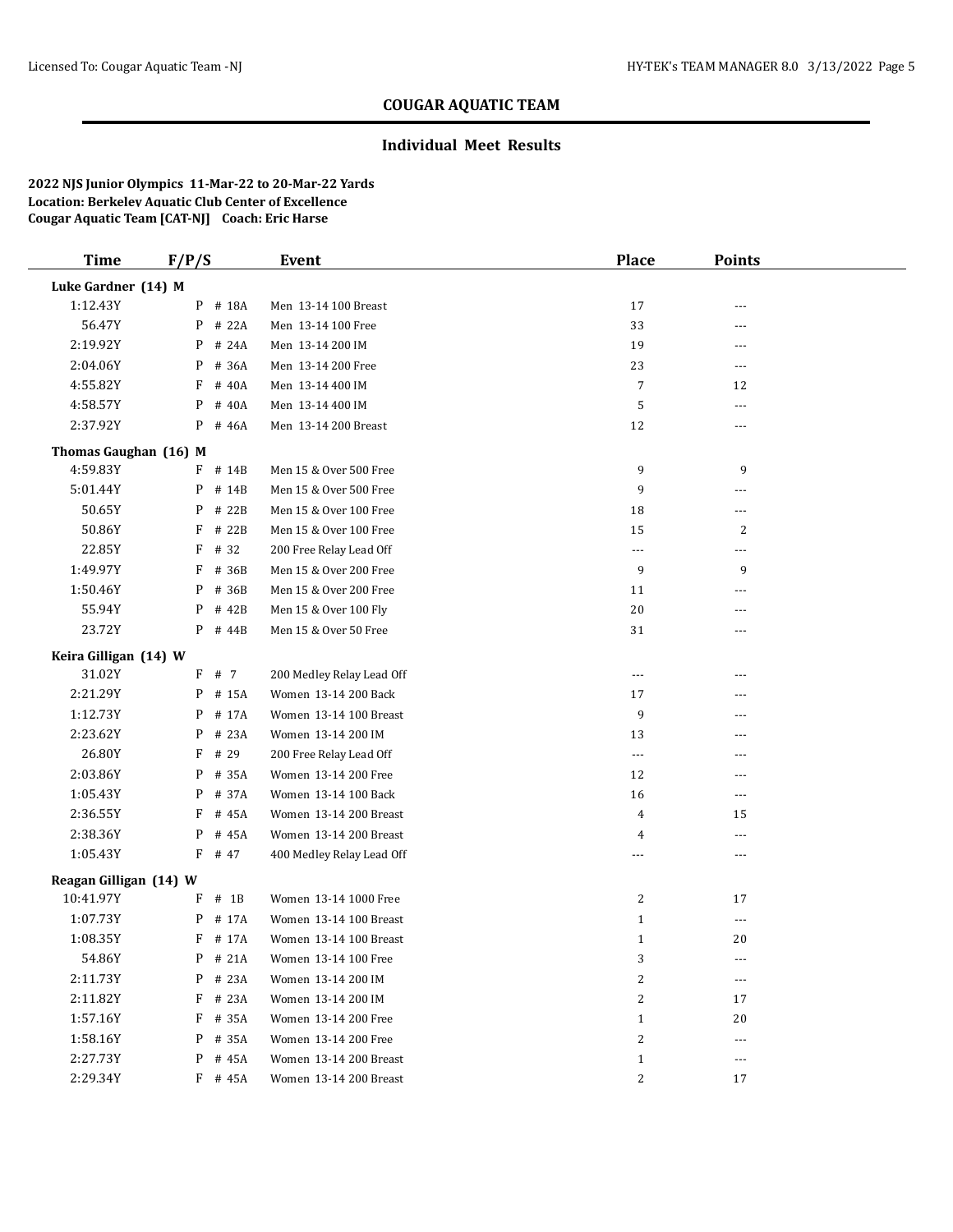### **Individual Meet Results**

| <b>Time</b>             | F/P/S      | Event                     | <b>Place</b>         | <b>Points</b>            |  |
|-------------------------|------------|---------------------------|----------------------|--------------------------|--|
| Ari Glasman (14) M      |            |                           |                      |                          |  |
| 11:03.42Y               | $F$ # 2B   | Men 13-14 1000 Free       | 8                    | 11                       |  |
| 5:24.44Y                | P # 14A    | Men 13-14 500 Free        | 9                    | $\cdots$                 |  |
| 5:25.10Y                | F<br># 14A | Men 13-14 500 Free        | 6                    | 13                       |  |
| 1:09.02Y                | P<br># 18A | Men 13-14 100 Breast      | 8                    | $\scriptstyle\cdots$     |  |
| 1:09.42Y                | F<br># 18A | Men 13-14 100 Breast      | 8                    | 11                       |  |
| 2:17.49Y                | # 24A<br>P | Men 13-14 200 IM          | 11                   | ---                      |  |
| 2:03.34Y                | P # 36A    | Men 13-14 200 Free        | 21                   | $---$                    |  |
| 2:28.26Y                | # 46A<br>P | Men 13-14 200 Breast      | $\overline{4}$       | ---                      |  |
| 2:28.44Y                | # 46A<br>F | Men 13-14 200 Breast      | 6                    | 13                       |  |
| Henry Goodwin (14) M    |            |                           |                      |                          |  |
| 31.25Y                  | F<br># 8   | 200 Medley Relay Lead Off | $\sim$ $\sim$ $\sim$ | $---$                    |  |
| 2:17.10Y                | $P$ # 16A  | Men 13-14 200 Back        | 15                   | ---                      |  |
| 56.64Y                  | # 22A<br>P | Men 13-14 100 Free        | 34                   | ---                      |  |
| 2:21.22Y                | # 24A<br>P | Men 13-14 200 IM          | 20                   | $---$                    |  |
| 56.52Y                  | F<br># 26  | 400 Free Relay Lead Off   | ---                  | ---                      |  |
| 25.91Y                  | F<br># 30  | 200 Free Relay Lead Off   | $- - -$              | ---                      |  |
| 2:00.12Y                | F<br># 36A | Men 13-14 200 Free        | 8                    | 11                       |  |
| 2:00.31Y                | P # 36A    | Men 13-14 200 Free        | 10                   | $---$                    |  |
| 1:05.43Y                | # 38A<br>P | Men 13-14 100 Back        | 21                   | ---                      |  |
| 26.29Y                  | # 44A<br>P | Men 13-14 50 Free         | 37                   | $---$                    |  |
| 1:04.63Y                | F<br># 48  | 400 Medley Relay Lead Off | ---                  | ---                      |  |
| Brendan Guiliano (17) M |            |                           |                      |                          |  |
| 25.98Y                  | $F$ # 10   | 200 Medley Relay Lead Off | ---                  | ---                      |  |
| 1:57.76Y                | $P$ # 16B  | Men 15 & Over 200 Back    | 2                    | ---                      |  |
| 1:59.82Y                | F<br># 16B | Men 15 & Over 200 Back    | $\mathbf{1}$         | 20                       |  |
| 2:05.19Y                | # 24B<br>P | Men 15 & Over 200 IM      | 9                    | $\overline{a}$           |  |
| 2:06.24Y                | F<br># 24B | Men 15 & Over 200 IM      | 6                    | 13                       |  |
| 54.67Y                  | P # 38B    | Men 15 & Over 100 Back    | 2                    | $\overline{\phantom{a}}$ |  |
| 54.88Y                  | F<br># 38B | Men 15 & Over 100 Back    | 3                    | 16                       |  |
| 4:23.62Y                | # 40B<br>F | Men 15 & Over 400 IM      | 3                    | 16                       |  |
| 4:26.09Y                | P<br># 40B | Men 15 & Over 400 IM      | 2                    | ---                      |  |
| 56.28Y                  | P<br># 42B | Men 15 & Over 100 Fly     | 24                   | $---$                    |  |
| 55.23Y                  | $F$ # 50   | 400 Medley Relay Lead Off | $\cdots$             | $\cdots$                 |  |
| Evelyn Hickey (15) W    |            |                           |                      |                          |  |
| 2:32.58Y                | P # 19B    | Women 15 & Over 200 Fly   | 26                   |                          |  |
| 5:12.19Y                | P # 39B    | Women 15 & Over 400 IM    | 24                   |                          |  |
| Sam Iannuzzi (14) W     |            |                           |                      |                          |  |
| 2:26.86Y                | P # 15A    | Women 13-14 200 Back      | 37                   | $---$                    |  |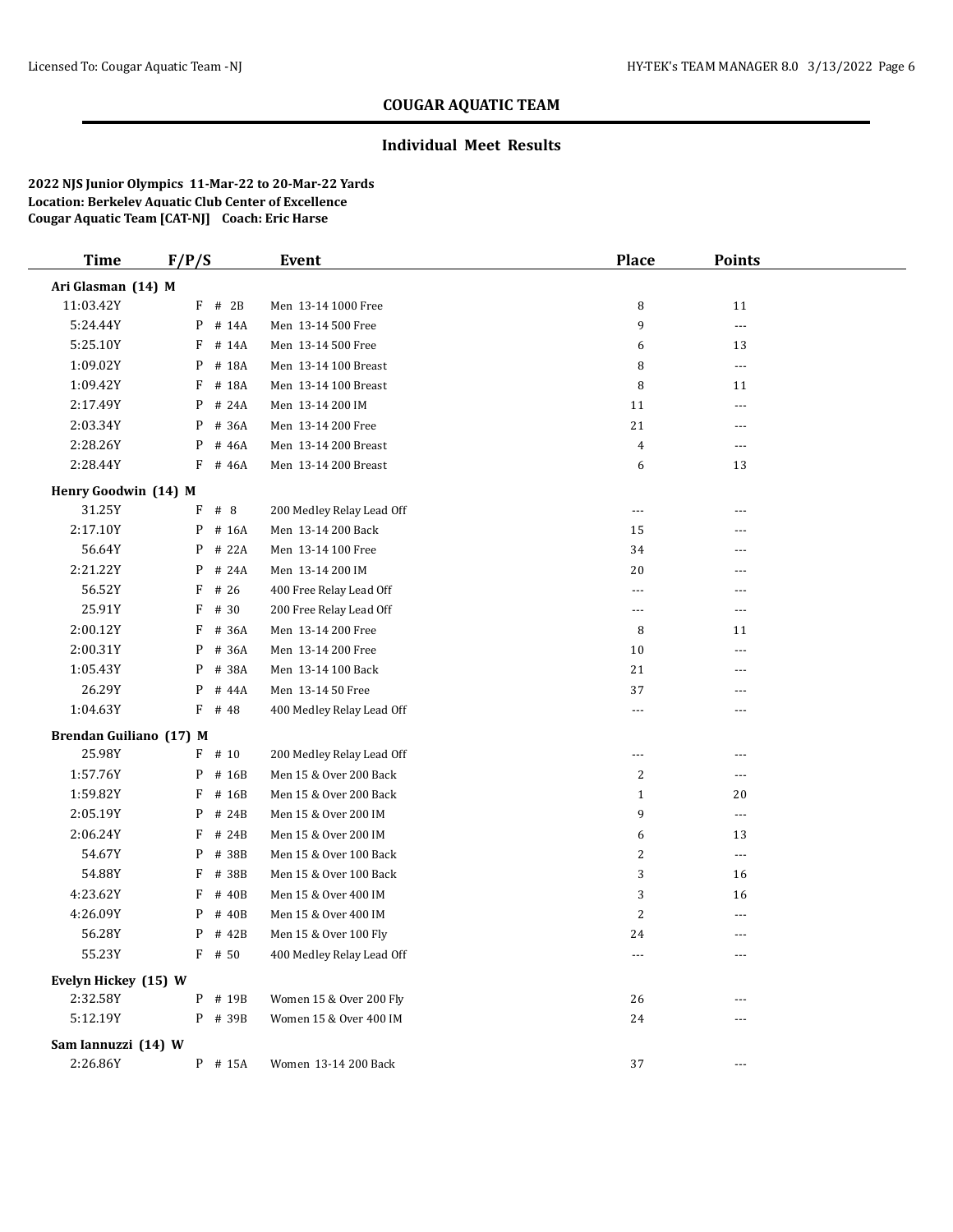### **Individual Meet Results**

| <b>Time</b>         | F/P/S       | Event                     | Place            | <b>Points</b>  |  |
|---------------------|-------------|---------------------------|------------------|----------------|--|
| Sonia Jagen (13) W  |             |                           |                  |                |  |
| 1:13.80Y            | P # 17A     | Women 13-14 100 Breast    | 12               |                |  |
| 59.36Y              | P<br># 21A  | Women 13-14 100 Free      | 29               |                |  |
| 2:27.81Y            | # 23A<br>P  | Women 13-14 200 IM        | 27               |                |  |
| 27.00Y              | P<br># 43A  | Women 13-14 50 Free       | 27               | $---$          |  |
| 2:44.20Y            | P<br># 45A  | Women 13-14 200 Breast    | 12               | $---$          |  |
| Aryan Kapoor (16) M |             |                           |                  |                |  |
| 1:01.28Y            | P<br># 18B  | Men 15 & Over 100 Breast  | 6                | $---$          |  |
| 1:02.36Y            | F<br># 18B  | Men 15 & Over 100 Breast  | 7                | 12             |  |
| 2:04.41Y            | # 24B<br>P  | Men 15 & Over 200 IM      | 7                | ---            |  |
| 2:20.20Y            | # 24B<br>F  | Men 15 & Over 200 IM      | 17               | ---            |  |
| 55.79Y              | P<br># 38B  | Men 15 & Over 100 Back    | 6                | $- - -$        |  |
| 56.99Y              | F<br># 38B  | Men 15 & Over 100 Back    | 6                | 13             |  |
| 1:00.20Y            | P<br># 42B  | Men 15 & Over 100 Fly     | 49               | $\overline{a}$ |  |
| DQ                  | P<br># 46B  | Men 15 & Over 200 Breast  | ---              | $---$          |  |
| Madison Klak (16) W |             |                           |                  |                |  |
| 28.75Y              | F<br># 9    | 200 Medley Relay Lead Off | $---$            | $---$          |  |
| 2:09.94Y            | F<br># 15B  | Women 15 & Over 200 Back  | 2                | 17             |  |
| 2:10.17Y            | P<br># 15B  | Women 15 & Over 200 Back  | 3                | ---            |  |
| 2:22.45Y            | P<br># 19B  | Women 15 & Over 200 Fly   | 14               | ---            |  |
| 56.55Y              | P<br># 21B  | Women 15 & Over 100 Free  | 15               | $\overline{a}$ |  |
| 56.62Y              | F<br># 21B  | Women 15 & Over 100 Free  | 10               | 7              |  |
| 56.76Y              | F<br># 27   | 400 Free Relay Lead Off   | $\cdots$         | $---$          |  |
| 1:01.72Y            | F<br># 37B  | Women 15 & Over 100 Back  | 2                | 17             |  |
| 1:01.79Y            | P<br># 37B  | Women 15 & Over 100 Back  | 3                | $---$          |  |
| 4:52.70Y            | F<br># 39B  | Women 15 & Over 400 IM    | 11               | 6              |  |
| 4:56.62Y            | P<br># 39B  | Women 15 & Over 400 IM    | 12               | $\overline{a}$ |  |
| 1:05.53Y            | P<br># 41B  | Women 15 & Over 100 Fly   | 30               | $---$          |  |
| 1:01.60Y            | F<br># 49   | 400 Medley Relay Lead Off | $\overline{a}$   | $\overline{a}$ |  |
| Riley Kopp (14) W   |             |                           |                  |                |  |
| 10:59.22Y           | $#$ 1B<br>F | Women 13-14 1000 Free     | 5                | 14             |  |
| 5:24.02Y            | # 13A<br>P  | Women 13-14 500 Free      | 2                | $---$          |  |
| 5:24.10Y            | F # 13A     | Women 13-14 500 Free      | 3                | 16             |  |
| 1:15.02Y            | P # 17A     | Women 13-14 100 Breast    | 17               | $---$          |  |
| 2:20.75Y            | P<br># 23A  | Women 13-14 200 IM        | $\boldsymbol{7}$ | $\overline{a}$ |  |
| 2:23.47Y            | $F$ # 23A   | Women 13-14 200 IM        | $\boldsymbol{7}$ | 12             |  |
| 2:06.31Y            | P<br># 35A  | Women 13-14 200 Free      | 18               | $---$          |  |
| 4:57.82Y            | F<br># 39A  | Women 13-14 400 IM        | 4                | 15             |  |
| 5:02.22Y            | # 39A<br>P  | Women 13-14 400 IM        | 4                | $---$          |  |
| 2:44.09Y            | P # 45A     | Women 13-14 200 Breast    | 11               | $- - -$        |  |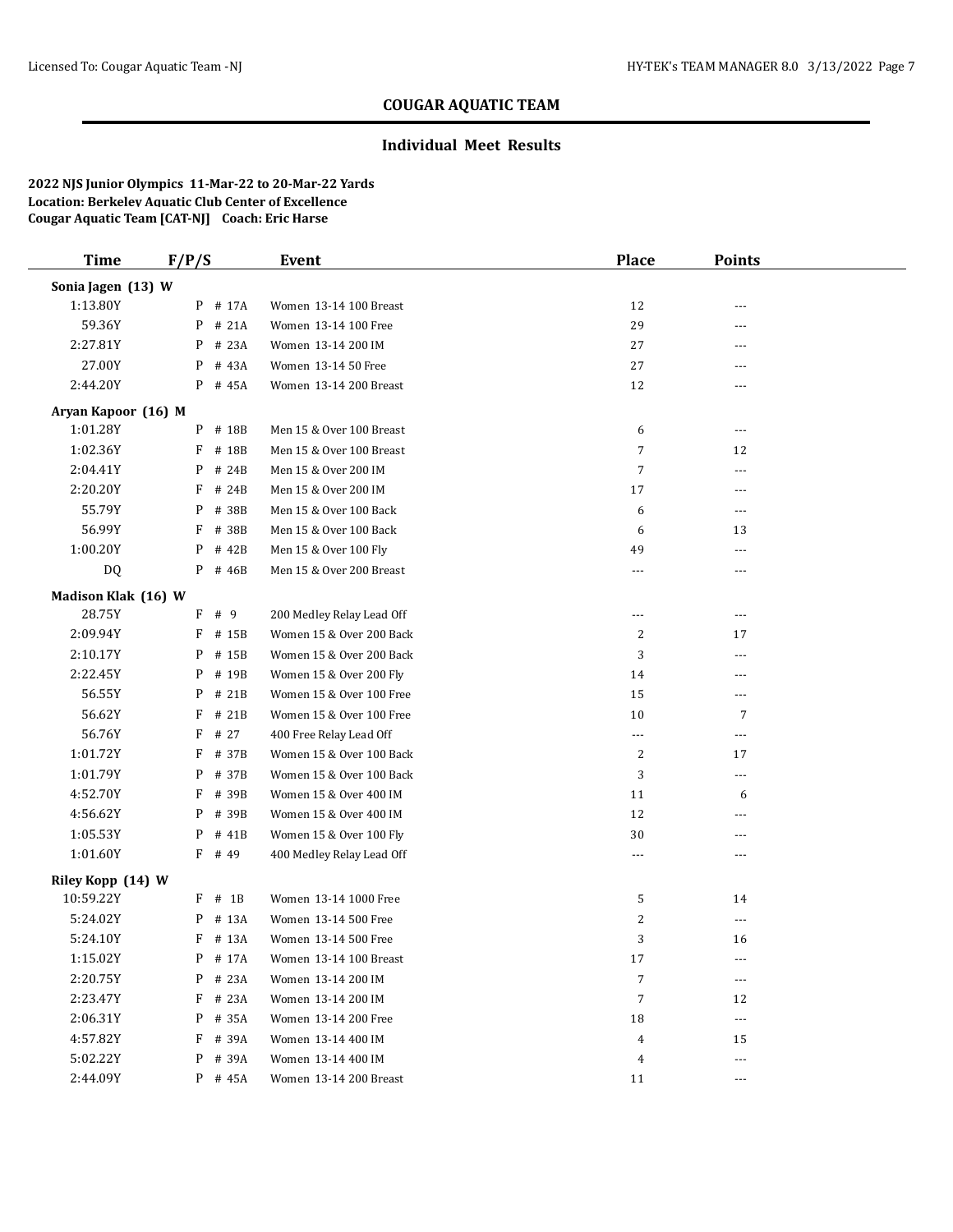### **Individual Meet Results**

| <b>Time</b>             | F/P/S      | Event                      | <b>Place</b>   | <b>Points</b>        |  |
|-------------------------|------------|----------------------------|----------------|----------------------|--|
| Alejandra Laynez (16) W |            |                            |                |                      |  |
| 10:43.90Y               | $F$ # 3    | Women 15 & Over 1000 Free  | 6              | 13                   |  |
| 2:13.34Y                | P # 19B    | Women 15 & Over 200 Fly    | 4              | $\cdots$             |  |
| 2:14.06Y                | F<br># 19B | Women 15 & Over 200 Fly    | $\overline{4}$ | 15                   |  |
| 56.93Y                  | # 21B<br>P | Women 15 & Over 100 Free   | 22             | $\scriptstyle\cdots$ |  |
| 2:16.68Y                | # 23B<br>F | Women 15 & Over 200 IM     | 8              | 11                   |  |
| 2:18.01Y                | P # 23B    | Women 15 & Over 200 IM     | 11             | ---                  |  |
| 2:02.02Y                | P # 35B    | Women 15 & Over 200 Free   | 19             | $\cdots$             |  |
| 4:45.70Y                | F<br># 39B | Women 15 & Over 400 IM     | 6              | 13                   |  |
| 4:49.38Y                | # 39B<br>P | Women 15 & Over 400 IM     | 7              | $\overline{a}$       |  |
| 1:00.77Y                | F<br># 41B | Women 15 & Over 100 Fly    | $\overline{4}$ | 15                   |  |
| 1:02.59Y                | P # 41B    | Women 15 & Over 100 Fly    | 11             | $\cdots$             |  |
| Angel Laynez (17) M     |            |                            |                |                      |  |
| 28.00Y                  | $F$ # 10   | 200 Medley Relay Lead Off  | $---$          | ---                  |  |
| 5:01.49Y                | $P$ # 14B  | Men 15 & Over 500 Free     | 10             | ---                  |  |
| 5:06.91Y                | F<br># 14B | Men 15 & Over 500 Free     | 14             | 3                    |  |
| 51.73Y                  | # 22B<br>P | Men 15 & Over 100 Free     | 32             | ---                  |  |
| 1:53.50Y                | # 36B<br>P | Men 15 & Over 200 Free     | 24             | ---                  |  |
| 58.15Y                  | # 38B<br>F | Men 15 & Over 100 Back     | 13             | 4                    |  |
| 59.01Y                  | # 38B<br>P | Men 15 & Over 100 Back     | 16             | ---                  |  |
| 23.40Y                  | P<br># 44B | Men 15 & Over 50 Free      | 23             | $---$                |  |
| 56.54Y                  | $F$ # 50   | 400 Medley Relay Lead Off  | ---            | ---                  |  |
| Leticia Laynez (15) W   |            |                            |                |                      |  |
| 2:13.53Y                | F # 15B    | Women 15 & Over 200 Back   | 5              | 14                   |  |
| 2:14.95Y                | P # 15B    | Women 15 & Over 200 Back   | 10             | $\cdots$             |  |
| 1:09.42Y                | F<br># 17B | Women 15 & Over 100 Breast | $\overline{c}$ | 17                   |  |
| 1:10.74Y                | # 17B<br>P | Women 15 & Over 100 Breast | 7              | $\cdots$             |  |
| 2:14.88Y                | F<br># 23B | Women 15 & Over 200 IM     | 6              | 13                   |  |
| 2:15.40Y                | P # 23B    | Women 15 & Over 200 IM     | 7              | $\cdots$             |  |
| 4:42.16Y                | F<br># 39B | Women 15 & Over 400 IM     | $\overline{c}$ | 17                   |  |
| 4:49.08Y                | # 39B<br>P | Women 15 & Over 400 IM     | 6              | ---                  |  |
| 1:03.01Y                | P<br># 41B | Women 15 & Over 100 Fly    | 14             | ---                  |  |
| 2:31.06Y                | F<br># 45B | Women 15 & Over 200 Breast | 3              | 16                   |  |
| 2:33.89Y                | P # 45B    | Women 15 & Over 200 Breast | 5              | $\cdots$             |  |
| Charlotte Lepis (18) W  |            |                            |                |                      |  |
| 2:20.13Y                | P # 15B    | Women 15 & Over 200 Back   | 20             | ---                  |  |
| 56.83Y                  | P # 21B    | Women 15 & Over 100 Free   | 19             | $---$                |  |
| 56.96Y                  | # 21B<br>F | Women 15 & Over 100 Free   | 14             | 3                    |  |
| 57.24Y                  | $F$ # 27   | 400 Free Relay Lead Off    | $\cdots$       | ---                  |  |
| 1:02.45Y                | P # 37B    | Women 15 & Over 100 Back   | 7              | ---                  |  |
| 1:03.70Y                | $F$ # 37B  | Women 15 & Over 100 Back   | 10             | 7                    |  |
| 25.13Y                  | P<br># 43B | Women 15 & Over 50 Free    | 4              | $\overline{a}$       |  |
| 25.54Y                  | $F$ # 43B  | Women 15 & Over 50 Free    | 7              | 12                   |  |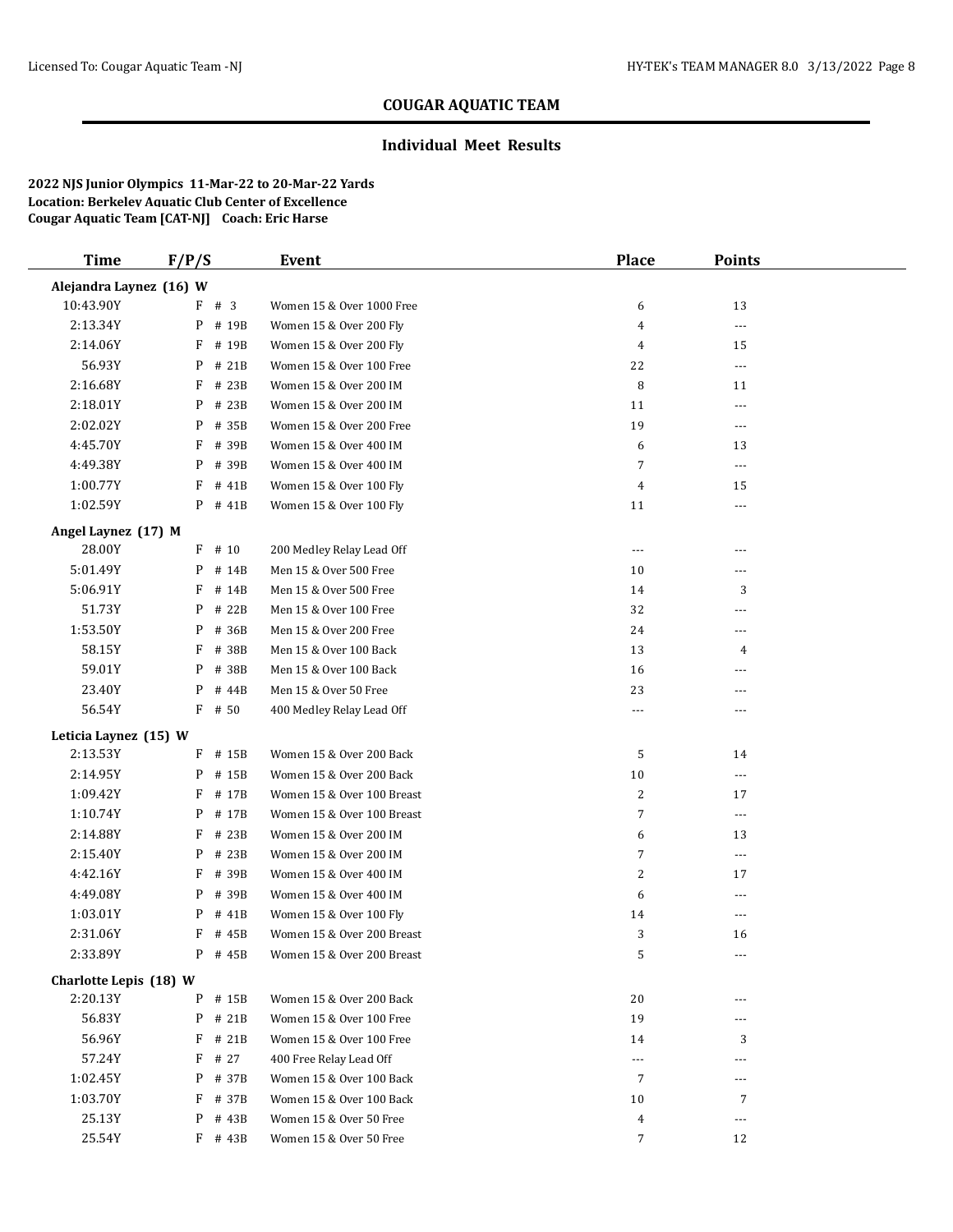### **Individual Meet Results**

| <b>Time</b>                  | F/P/S                              | Event                      | <b>Place</b>   | <b>Points</b> |  |
|------------------------------|------------------------------------|----------------------------|----------------|---------------|--|
| Ella Lepis (15) W            |                                    |                            |                |               |  |
| 10:34.13Y                    | F # 3                              | Women 15 & Over 1000 Free  | $\overline{c}$ | 17            |  |
| 5:17.32Y                     | F<br># 13B                         | Women 15 & Over 500 Free   | 8              | 11            |  |
| 5:19.48Y                     | # 13B<br>P                         | Women 15 & Over 500 Free   | 9              | $\cdots$      |  |
| 2:19.66Y                     | F<br># 19B                         | Women 15 & Over 200 Fly    | 11             | 6             |  |
| 2:21.07Y                     | P<br># 19B                         | Women 15 & Over 200 Fly    | 10             | $---$         |  |
| 4:43.48Y                     | F # 39B                            | Women 15 & Over 400 IM     | 3              | 16            |  |
| 4:45.47Y                     | P # 39B                            | Women 15 & Over 400 IM     | $\overline{4}$ | ---           |  |
| 1:05.66Y                     | $P$ # 41B                          | Women 15 & Over 100 Fly    | 31             | ---           |  |
| Sasha Lukonen (16) W         |                                    |                            |                |               |  |
| 11:19.95Y                    | F # 3                              | Women 15 & Over 1000 Free  | 20             | $---$         |  |
| 19:03.58Y                    | $F$ # 33                           | Women 15 & Over 1650 Free  | $\overline{7}$ | 12            |  |
| 2:48.75Y                     | $P$ # 45B                          | Women 15 & Over 200 Breast | 25             | $---$         |  |
| Alex Makovsky (14) M         |                                    |                            |                |               |  |
| 11:19.78Y                    | $F$ # 2B                           | Men 13-14 1000 Free        | 10             | 7             |  |
| 5:26.78Y                     | $P$ # 14A                          | Men 13-14 500 Free         | 14             | ---           |  |
| 54.66Y                       | P<br># 22A                         | Men 13-14 100 Free         | 18             | $\cdots$      |  |
| 2:25.54Y                     | # 24A<br>P                         | Men 13-14 200 IM           | 27             |               |  |
| 55.00Y                       | F<br># 26                          | 400 Free Relay Lead Off    | ---            | ---           |  |
| 25.13Y                       | # 30<br>F                          | 200 Free Relay Lead Off    | $\cdots$       | ---           |  |
| 2:01.36Y                     | # 36A<br>P                         | Men 13-14 200 Free         | 17             | $---$         |  |
| 1:05.30Y                     | P # 38A                            | Men 13-14 100 Back         | 20             | ---           |  |
| 24.96Y                       | $P$ # 44A                          | Men 13-14 50 Free          | 15             |               |  |
|                              |                                    |                            |                |               |  |
| Mia Manzo (17) W<br>1:15.61Y | P # 17B                            | Women 15 & Over 100 Breast | 23             | ---           |  |
| 2:43.68Y                     | $F$ # 45B                          | Women 15 & Over 200 Breast | 13             | 4             |  |
| 2:44.45Y                     | $P$ # 45B                          | Women 15 & Over 200 Breast | 16             | $\cdots$      |  |
|                              |                                    |                            |                |               |  |
| Gracie Masella (14) W        |                                    |                            |                |               |  |
| 1:10.46Y                     | $F$ # 17A                          | Women 13-14 100 Breast     | 5              | 14            |  |
| 1:11.03Y                     | P # 17A                            | Women 13-14 100 Breast     | 5              | $---$         |  |
| 59.55Y                       | $P$ # 21A                          | Women 13-14 100 Free       | 30             | ---           |  |
| 2:27.09Y                     | $P$ # 23A                          | Women 13-14 200 IM         | 23             |               |  |
| 57.84Y                       | $F$ # 25                           | 400 Free Relay Lead Off    | ---            | ---           |  |
| 26.16Y                       | P # 43A                            | Women 13-14 50 Free        | 17             | $---$         |  |
| 2:40.61Y                     | # 45A<br>F                         | Women 13-14 200 Breast     | 6              | 13            |  |
| 2:41.93Y                     | P # 45A                            | Women 13-14 200 Breast     | 6              | ---           |  |
|                              | <b>Christopher Mattesky (15) M</b> |                            |                |               |  |
| 1:09.10Y                     | P # 18B                            | Men 15 & Over 100 Breast   | 40             | ---           |  |
| Leonardo McCormick (13) M    |                                    |                            |                |               |  |
| 11:22.58Y                    | $F$ # 2B                           | Men 13-14 1000 Free        | 11             | 6             |  |
| 5:34.13Y                     | P # 14A                            | Men 13-14 500 Free         | 18             | ---           |  |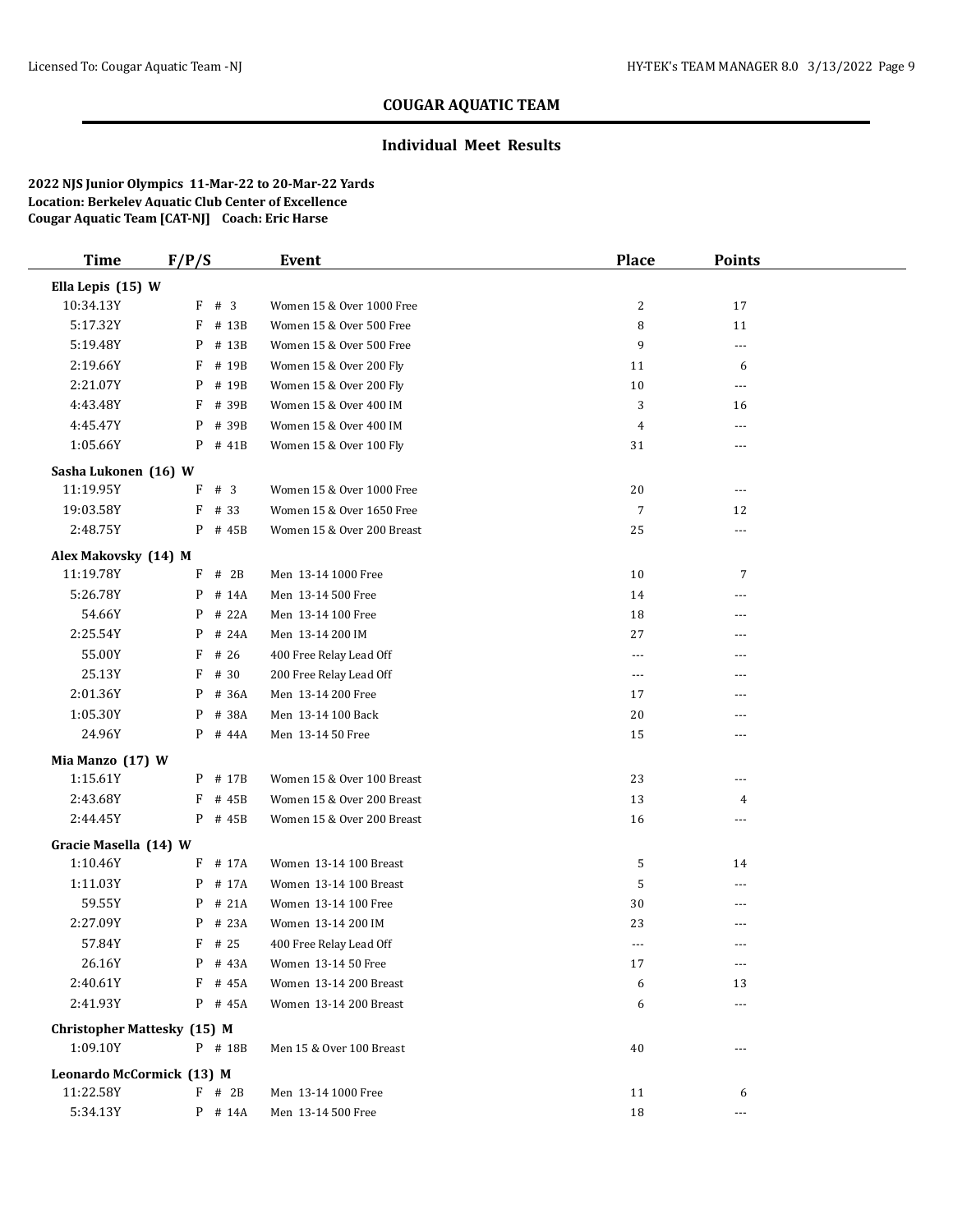### **Individual Meet Results**

| <b>Time</b>            | F/P/S      | <b>Event</b>              | <b>Place</b>   | <b>Points</b>            |  |
|------------------------|------------|---------------------------|----------------|--------------------------|--|
| Shannon McGowan (14) W |            |                           |                |                          |  |
| 32.29Y                 | F # 7      | 200 Medley Relay Lead Off | $\cdots$       |                          |  |
| 2:27.69Y               | P # 15A    | Women 13-14 200 Back      | 39             | ---                      |  |
| 59.99Y                 | # 21A<br>P | Women 13-14 100 Free      | 32             | ---                      |  |
| 2:08.89Y               | P<br># 35A | Women 13-14 200 Free      | 21             | $---$                    |  |
| 1:11.56Y               | # 37A<br>P | Women 13-14 100 Back      | 37             | ---                      |  |
| 27.66Y                 | P # 43A    | Women 13-14 50 Free       | 46             | ---                      |  |
| Eli Muldoon (16) M     |            |                           |                |                          |  |
| 1:02.31Y               | P # 18B    | Men 15 & Over 100 Breast  | 11             | ---                      |  |
| 1:03.03Y               | # 18B<br>F | Men 15 & Over 100 Breast  | 12             | 5                        |  |
| 50.72Y                 | # 22B<br>P | Men 15 & Over 100 Free    | 19             | ---                      |  |
| 2:20.29Y               | P # 24B    | Men 15 & Over 200 IM      | 35             | $---$                    |  |
| 51.23Y                 | F<br># 28  | 400 Free Relay Lead Off   | $\cdots$       | ---                      |  |
| 54.61Y                 | P<br># 42B | Men 15 & Over 100 Fly     | 11             | $- - -$                  |  |
| 55.64Y                 | # 42B<br>F | Men 15 & Over 100 Fly     | 14             | 3                        |  |
| 24.28Y                 | P<br># 44B | Men 15 & Over 50 Free     | 38             | ---                      |  |
| DQ                     | P<br># 46B | Men 15 & Over 200 Breast  | ---            | $\cdots$                 |  |
| Caroline Murray (16) W |            |                           |                |                          |  |
| 10:43.55Y              | #3<br>F    | Women 15 & Over 1000 Free | 5              | 14                       |  |
| 5:15.08Y               | # 13B<br>P | Women 15 & Over 500 Free  | $\overline{4}$ | $\cdots$                 |  |
| 5:15.61Y               | F<br># 13B | Women 15 & Over 500 Free  | 6              | 13                       |  |
| 2:14.50Y               | P # 15B    | Women 15 & Over 200 Back  | 9              | $\overline{\phantom{a}}$ |  |
| 2:15.76Y               | F<br># 15B | Women 15 & Over 200 Back  | 10             | 7                        |  |
| 2:14.56Y               | P<br># 19B | Women 15 & Over 200 Fly   | 5              | $\overline{a}$           |  |
| 2:15.13Y               | F<br># 19B | Women 15 & Over 200 Fly   | 5              | 14                       |  |
| 56.95Y                 | F<br># 27  | 400 Free Relay Lead Off   | ---            | ---                      |  |
| 1:58.77Y               | # 35B<br>P | Women 15 & Over 200 Free  | 6              | $---$                    |  |
| 1:58.86Y               | F<br># 35B | Women 15 & Over 200 Free  | 5              | 14                       |  |
| 1:01.98Y               | F # 37B    | Women 15 & Over 100 Back  | $\overline{4}$ | 15                       |  |
| 1:02.76Y               | P # 37B    | Women 15 & Over 100 Back  | 10             | $\cdots$                 |  |
| 1:01.28Y               | # 41B<br>P | Women 15 & Over 100 Fly   | 6              | $---$                    |  |
| 1:02.17Y               | $F$ # 41B  | Women 15 & Over 100 Fly   | 10             | $\overline{7}$           |  |
| Femi Oshodi (14) M     |            |                           |                |                          |  |
| 51.87Y                 | F # 22A    | Men 13-14 100 Free        | 4              | 15                       |  |
| 52.88Y                 | P # 22A    | Men 13-14 100 Free        | 6              | $\overline{\phantom{a}}$ |  |
| 2:10.24Y               | F<br># 24A | Men 13-14 200 IM          | 2              | 17                       |  |
| 2:12.75Y               | P<br># 24A | Men 13-14 200 IM          | 4              | $---$                    |  |
| 53.93Y                 | F<br># 26  | 400 Free Relay Lead Off   |                |                          |  |
| 23.86Y                 | $F$ # 30   | 200 Free Relay Lead Off   | ---            |                          |  |
| 1:56.97Y               | P # 36A    | Men 13-14 200 Free        | 4              | ---                      |  |
| 1:57.78Y               | F<br># 36A | Men 13-14 200 Free        | 5              | 14                       |  |
| 57.42Y                 | # 42A<br>P | Men 13-14 100 Fly         | 3              | $---$                    |  |
| 57.96Y                 | F<br># 42A | Men 13-14 100 Fly         | 3              | 16                       |  |
| 24.84Y                 | $P$ # 44A  | Men 13-14 50 Free         | 12             | $\cdots$                 |  |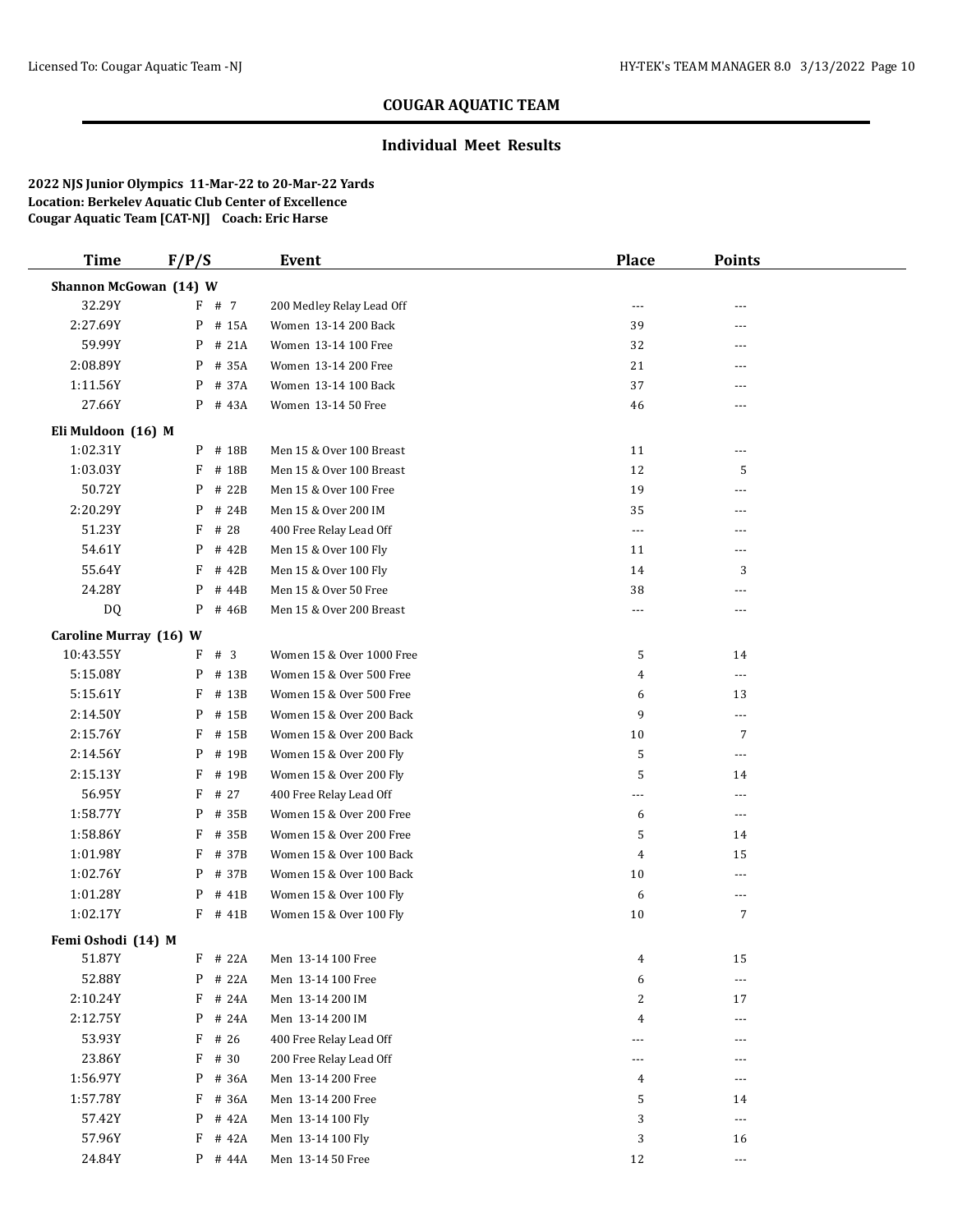### **Individual Meet Results**

| <b>Time</b>               | F/P/S |           | Event                     | <b>Place</b>   | <b>Points</b>  |  |
|---------------------------|-------|-----------|---------------------------|----------------|----------------|--|
| Max Pearson (14) M        |       |           |                           |                |                |  |
| 28.97Y                    |       | $F$ # 8   | 200 Medley Relay Lead Off | $\cdots$       | $---$          |  |
| 2:10.12Y                  |       | P # 16A   | Men 13-14 200 Back        | 8              | $---$          |  |
| 2:12.15Y                  | F     | # 16A     | Men 13-14 200 Back        | 7              | 12             |  |
| 56.19Y                    | P     | # 22A     | Men 13-14 100 Free        | 31             | $\overline{a}$ |  |
| 2:00.62Y                  | P     | # 36A     | Men 13-14 200 Free        | 13             | $- - -$        |  |
| 1:02.21Y                  | P     | # 38A     | Men 13-14 100 Back        | 13             | $\overline{a}$ |  |
| 4:50.44Y DQ               | P     | # 40A     | Men 13-14 400 IM          | $---$          | $---$          |  |
| 1:00.81Y                  |       | F # 48    | 400 Medley Relay Lead Off | ---            | ---            |  |
| Ashley Peng (14) W        |       |           |                           |                |                |  |
| 2:22.20Y                  |       | P # 15A   | Women 13-14 200 Back      | $18\,$         | $---$          |  |
| 1:04.91Y                  |       | P # 37A   | Women 13-14 100 Back      | 12             | $\overline{a}$ |  |
| Kyle Phillips (14) M      |       |           |                           |                |                |  |
| 10:16.31Y                 |       | $F$ # 2B  | Men 13-14 1000 Free       | $\mathbf{1}$   | 20             |  |
| 17:25.95Y                 |       | $F$ # 12  | Men 13-14 1650 Free       | $\mathbf{1}$   | 20             |  |
| 1:06.80Y                  | P     | # 18A     | Men 13-14 100 Breast      | 3              | $---$          |  |
| 1:07.09Y                  | F     | # 18A     | Men 13-14 100 Breast      | 4              | 15             |  |
| 53.83Y                    | P     | # 22A     | Men 13-14 100 Free        | 12             | ---            |  |
| 1:56.36Y                  | P     | # 36A     | Men 13-14 200 Free        | 3              | $---$          |  |
| 1:57.34Y                  | F     | # 36A     | Men 13-14 200 Free        | 3              | 16             |  |
| 2:25.96Y                  | F     | # 46A     | Men 13-14 200 Breast      | $\overline{c}$ | 17             |  |
| 2:26.71Y                  | P     | # 46A     | Men 13-14 200 Breast      | $\overline{c}$ | $---$          |  |
| Matthew Piacentini (16) M |       |           |                           |                |                |  |
| 1:47.38Y                  |       | F # 6     | 800 Free Relay Lead Off   | $---$          | ---            |  |
| 48.83Y                    |       | $P$ # 22B | Men 15 & Over 100 Free    | 3              | ---            |  |
| 48.99Y                    | F     | # 22B     | Men 15 & Over 100 Free    | 3              | 16             |  |
| 2:03.20Y                  | P     | # 24B     | Men 15 & Over 200 IM      | $\overline{4}$ | $---$          |  |
| 2:14.85Y                  | F     | # 24B     | Men 15 & Over 200 IM      | 16             | 1              |  |
| 49.06Y                    | F     | # 28      | 400 Free Relay Lead Off   | $\frac{1}{2}$  | $- - -$        |  |
| 22.76Y                    | F     | # 32      | 200 Free Relay Lead Off   | ---            | $---$          |  |
| 54.13Y                    | F     | # 42B     | Men 15 & Over 100 Fly     | 6              | 13             |  |
| 54.32Y                    | P     | # 42B     | Men 15 & Over 100 Fly     | 8              | ---            |  |
| 23.40Y                    | P     | # 44B     | Men 15 & Over 50 Free     | 22             | ---            |  |
| DQ                        | F     | # 44B     | Men 15 & Over 50 Free     | $---$          | $- - -$        |  |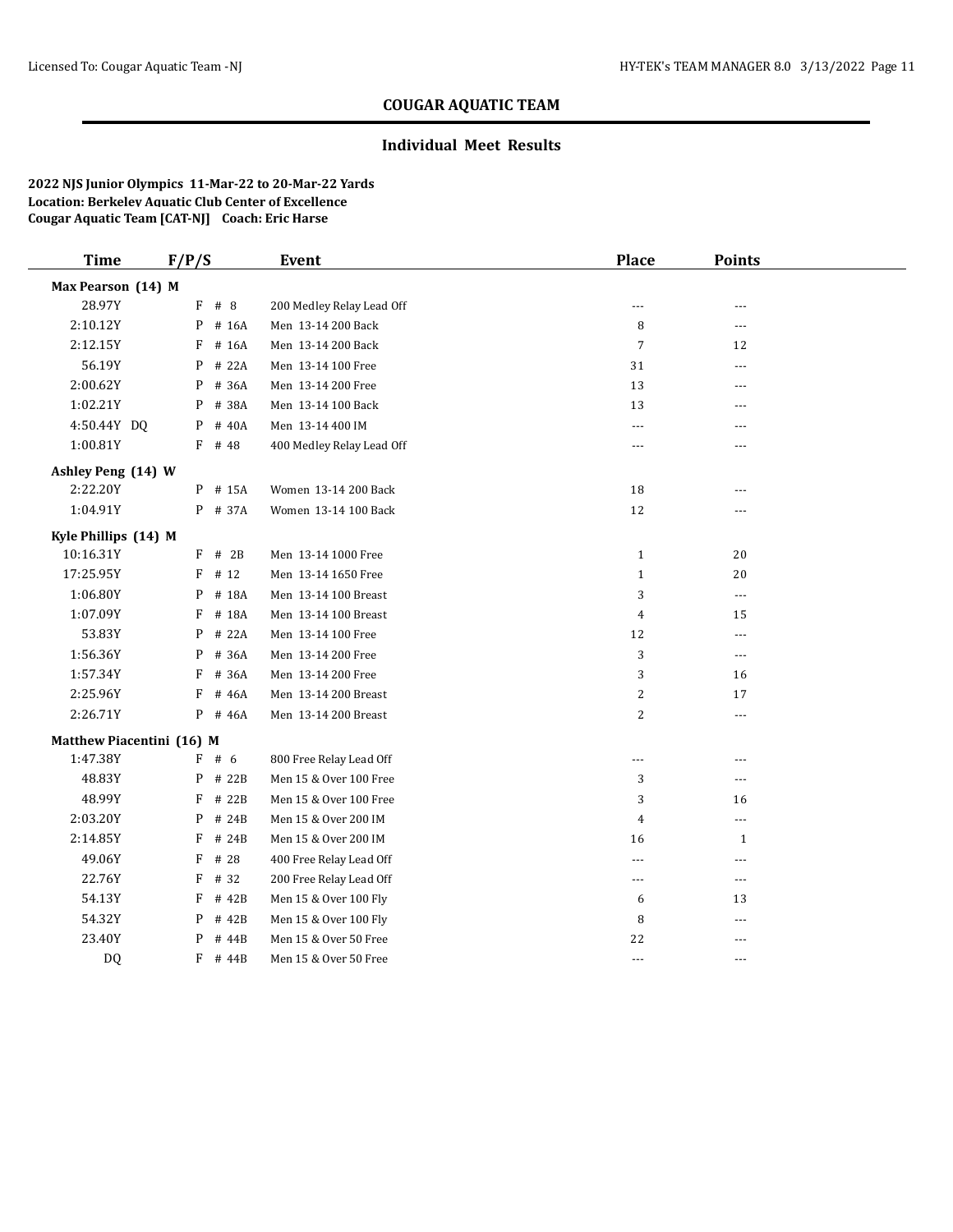### **Individual Meet Results**

| <b>Time</b>                 | F/P/S                    |          | Event                      | <b>Place</b>             | <b>Points</b>  |  |
|-----------------------------|--------------------------|----------|----------------------------|--------------------------|----------------|--|
| Amanda Rohde (17) W         |                          |          |                            |                          |                |  |
| 10:57.83Y                   |                          | F # 3    | Women 15 & Over 1000 Free  | 12                       | 5              |  |
| 30.76Y                      | F                        | # 9      | 200 Medley Relay Lead Off  | $---$                    | ---            |  |
| 2:16.36Y                    | P                        | # 15B    | Women 15 & Over 200 Back   | 13                       |                |  |
| 2:15.91Y DQ                 | F                        | # 15B    | Women 15 & Over 200 Back   | $\overline{a}$           | $---$          |  |
| 56.23Y                      | P                        | # 21B    | Women 15 & Over 100 Free   | 10                       | ---            |  |
| 56.70Y                      | F                        | # 21B    | Women 15 & Over 100 Free   | 12                       | 5              |  |
| 2:18.11Y                    | P                        | # 23B    | Women 15 & Over 200 IM     | 12                       | ---            |  |
| 2:18.96Y                    | F                        | # 23B    | Women 15 & Over 200 IM     | 9                        | 9              |  |
| 1:59.55Y                    | F                        | # 35B    | Women 15 & Over 200 Free   | 8                        | 11             |  |
| 2:00.32Y                    | P                        | # 35B    | Women 15 & Over 200 Free   | 10                       | ---            |  |
| 4:51.40Y                    | P                        | # 39B    | Women 15 & Over 400 IM     | 8                        | $---$          |  |
| 4:51.52Y                    | F                        | # 39B    | Women 15 & Over 400 IM     | 9                        | 9              |  |
| 1:05.02Y                    | F                        | # 49     | 400 Medley Relay Lead Off  | $---$                    | $\overline{a}$ |  |
|                             | Caroline Rosiecki (15) W |          |                            |                          |                |  |
| DQ                          |                          | P # 21B  | Women 15 & Over 100 Free   | ---                      |                |  |
| 2:05.71Y                    | P                        | # 35B    | Women 15 & Over 200 Free   | 31                       | ---            |  |
| 26.42Y                      |                          | P # 43B  | Women 15 & Over 50 Free    | 18                       |                |  |
| Kailey Ross (15) W          |                          |          |                            |                          |                |  |
| 10:55.92Y                   | F                        | #3       | Women 15 & Over 1000 Free  | 11                       | 6              |  |
| 2:16.24Y                    | P                        | # 15B    | Women 15 & Over 200 Back   | 12                       |                |  |
| 2:16.78Y                    | F                        | # 15B    | Women 15 & Over 200 Back   | 11                       | 6              |  |
| 1:12.87Y                    | P                        | # 17B    | Women 15 & Over 100 Breast | 12                       | ---            |  |
| 1:13.51Y                    | F                        | # 17B    | Women 15 & Over 100 Breast | 12                       | 5              |  |
| 4:50.86Y                    | F                        | # 39B    | Women 15 & Over 400 IM     | 8                        | 11             |  |
| 4:53.32Y                    | P                        | # 39B    | Women 15 & Over 400 IM     | 9                        | $\cdots$       |  |
| 2:36.12Y                    | F                        | # 45B    | Women 15 & Over 200 Breast | 7                        | 12             |  |
| 2:40.32Y                    | P                        | # 45B    | Women 15 & Over 200 Breast | 11                       | $- - -$        |  |
| <b>Schuyler Ross (18) W</b> |                          |          |                            |                          |                |  |
| 29.03Y                      | F                        | # 9      | 200 Medley Relay Lead Off  | $\cdots$                 | $---$          |  |
| 2:12.64Y                    | F                        | # 15B    | Women 15 & Over 200 Back   | 4                        | 15             |  |
| 2:13.09Y                    | P                        | # 15B    | Women 15 & Over 200 Back   | 4                        | ---            |  |
| 56.39Y                      |                          | F # 21B  | Women 15 & Over 100 Free   | 9                        | 9              |  |
| 56.42Y                      |                          | P # 21B  | Women 15 & Over 100 Free   | 12                       | ---            |  |
| 26.36Y                      | F                        | # 31     | 200 Free Relay Lead Off    | $\overline{\phantom{a}}$ | $---$          |  |
| 1:02.30Y                    | P                        | # 37B    | Women 15 & Over 100 Back   | 6                        |                |  |
| 1:05.17Y                    | F                        | # 37B    | Women 15 & Over 100 Back   | 12                       | 5              |  |
| 26.27Y                      | P                        | # 43B    | Women 15 & Over 50 Free    | 15                       | ---            |  |
| 26.46Y                      | F                        | # 43B    | Women 15 & Over 50 Free    | 15                       | 2              |  |
| 1:03.35Y                    |                          | $F$ # 49 | 400 Medley Relay Lead Off  | $\scriptstyle\cdots$     | $\cdots$       |  |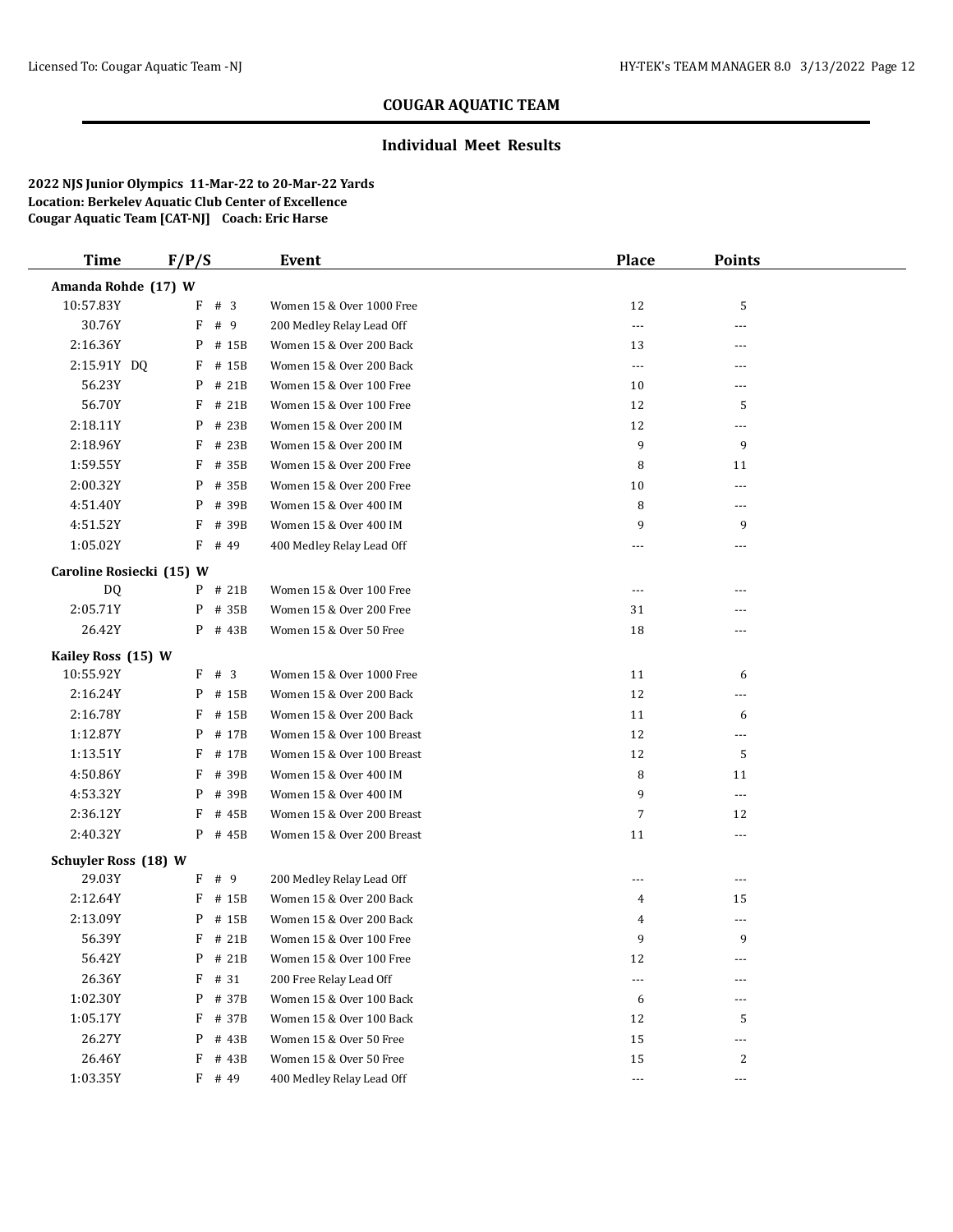#### **Individual Meet Results**

| <b>Time</b>            | F/P/S                          | Event                     | <b>Place</b> | <b>Points</b>  |  |
|------------------------|--------------------------------|---------------------------|--------------|----------------|--|
| John Sagui (14) M      |                                |                           |              |                |  |
| 1:12.23Y               | P # 18A                        | Men 13-14 100 Breast      | 15           |                |  |
| 25.83Y                 | P<br># 44A                     | Men 13-14 50 Free         | 28           | $---$          |  |
| 2:48.45Y               | $P$ # 46A                      | Men 13-14 200 Breast      | 23           | ---            |  |
| Koji Sawa (13) M       |                                |                           |              |                |  |
| 1:57.00Y               | F # 6                          | 800 Free Relay Lead Off   | $\cdots$     | ---            |  |
| 1:04.75Y               | # 18A<br>F                     | Men 13-14 100 Breast      | 1            | 20             |  |
| 1:06.07Y               | P<br># 18A                     | Men 13-14 100 Breast      | $\mathbf{1}$ | $\overline{a}$ |  |
| 54.56Y                 | P<br># 22A                     | Men 13-14 100 Free        | 17           | $---$          |  |
| 2:11.58Y               | # 24A<br>P                     | Men 13-14 200 IM          | 2            | $---$          |  |
| DQ                     | # 40A<br>P                     | Men 13-14 400 IM          | $\cdots$     | $---$          |  |
| 25.10Y                 | P<br># 44A                     | Men 13-14 50 Free         | 16           | ---            |  |
| 2:20.32Y               | F<br># 46A                     | Men 13-14 200 Breast      | $\mathbf{1}$ | 20             |  |
| 2:21.03Y               | P<br># 46A                     | Men 13-14 200 Breast      | $\mathbf{1}$ | $---$          |  |
| Margaret Sawa (15) W   |                                |                           |              |                |  |
| 11:03.53Y              | F # 3                          | Women 15 & Over 1000 Free | 14           | 3              |  |
| 5:19.89Y               | F<br># 13B                     | Women 15 & Over 500 Free  | 11           | 6              |  |
| 5:21.06Y               | P<br># 13B                     | Women 15 & Over 500 Free  | 11           | ---            |  |
| 2:20.21Y               | P<br># 15B                     | Women 15 & Over 200 Back  | 21           | $---$          |  |
| 55.99Y                 | F<br># 21B                     | Women 15 & Over 100 Free  | 7            | 12             |  |
| 56.00Y                 | # 21B<br>P                     | Women 15 & Over 100 Free  | 9            | $\overline{a}$ |  |
| 2:00.42Y               | F<br># 35B                     | Women 15 & Over 200 Free  | 9            | 9              |  |
| 2:01.59Y               | P<br># 35B                     | Women 15 & Over 200 Free  | 16           | ---            |  |
| 1:05.50Y               | P<br># 37B                     | Women 15 & Over 100 Back  | 18           | $---$          |  |
| 26.06Y                 | F<br># 43B                     | Women 15 & Over 50 Free   | 11           | 6              |  |
| 26.15Y                 | P # 43B                        | Women 15 & Over 50 Free   | 12           | ---            |  |
|                        | Jasper Schnieders-Smith (15) M |                           |              |                |  |
| 2:00.88Y               | P # 16B                        | Men 15 & Over 200 Back    | 3            | ---            |  |
| 2:10.77Y               | F<br># 16B                     | Men 15 & Over 200 Back    | 12           | 5              |  |
| 49.57Y                 | F<br># 22B                     | Men 15 & Over 100 Free    | 6            | 13             |  |
| 49.88Y                 | # 22B<br>P                     | Men 15 & Over 100 Free    | 9            | ---            |  |
| 57.37Y                 | # 38B<br>P                     | Men 15 & Over 100 Back    | 8            | ---            |  |
| 58.09Y                 | F # 38B                        | Men 15 & Over 100 Back    | 11           | 6              |  |
| 23.40Y                 | $P$ # 44B                      | Men 15 & Over 50 Free     | 21           | $\cdots$       |  |
| 23.55Y                 | F<br># 44B                     | Men 15 & Over 50 Free     | 14           | 3              |  |
| David Slowinski (16) M |                                |                           |              |                |  |
| 1:46.46Y               | F # 36B                        | Men 15 & Over 200 Free    | 3            | 16             |  |
| 1:47.52Y               | P<br># 36B                     | Men 15 & Over 200 Free    | 4            | ---            |  |
| 54.48Y                 | P<br># 42B                     | Men 15 & Over 100 Fly     | 10           | $---$          |  |
| 54.59Y                 | F<br># 42B                     | Men 15 & Over 100 Fly     | 8            | 11             |  |
| 26.01Y                 | $P$ # 44B                      | Men 15 & Over 50 Free     | 60           | $\cdots$       |  |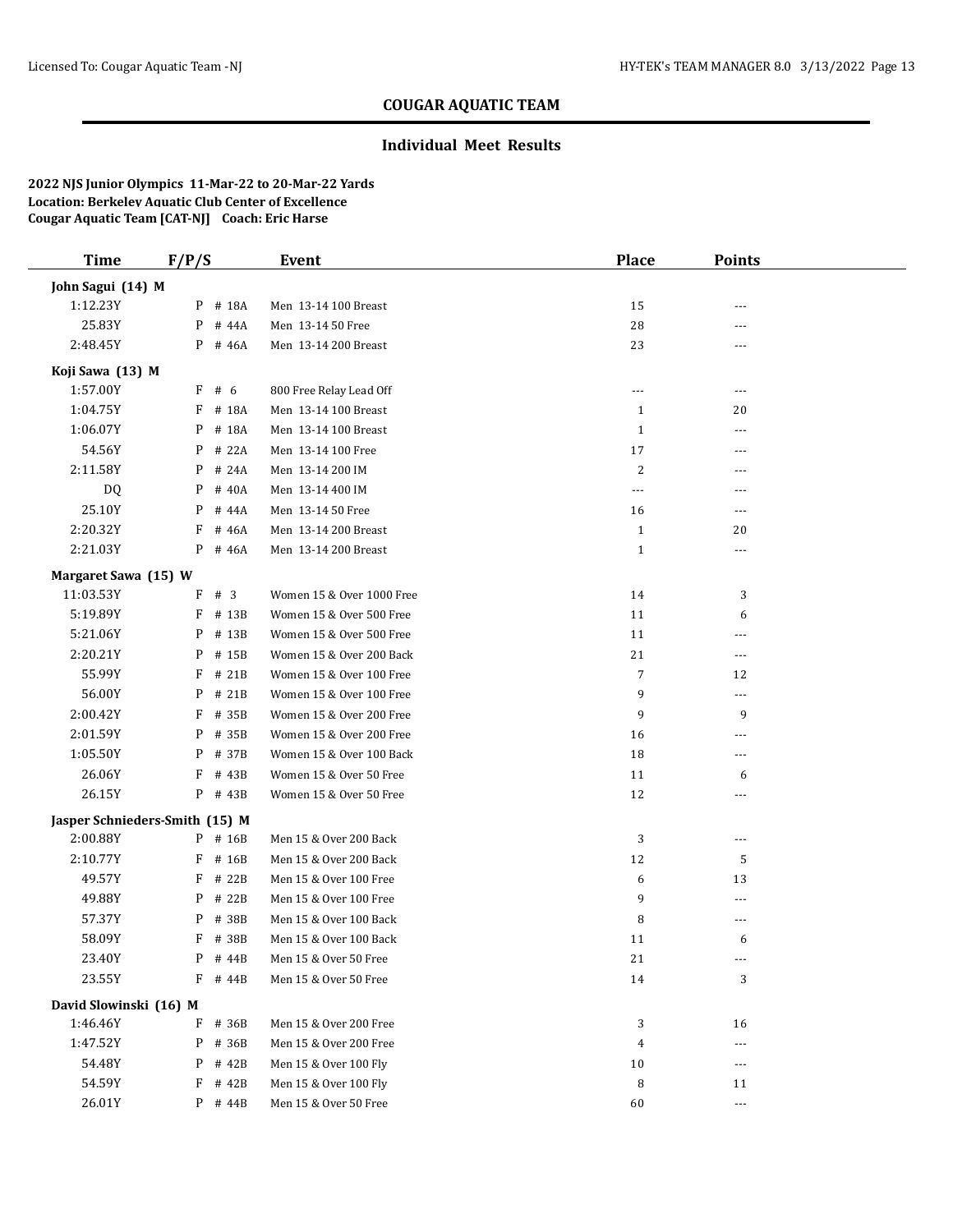### **Individual Meet Results**

| <b>Time</b>              | F/P/S      | Event                    | <b>Place</b>     | <b>Points</b>            |  |
|--------------------------|------------|--------------------------|------------------|--------------------------|--|
| Mark Suarez (13) M       |            |                          |                  |                          |  |
| 2:12.84Y                 | P # 16A    | Men 13-14 200 Back       | 11               | ---                      |  |
| 55.05Y                   | P<br># 22A | Men 13-14 100 Free       | 21               | ---                      |  |
| 2:19.90Y                 | P<br># 24A | Men 13-14 200 IM         | 18               | ---                      |  |
| 1:00.88Y                 | # 38A<br>P | Men 13-14 100 Back       | $\boldsymbol{9}$ | ---                      |  |
| 1:03.88Y                 | P<br># 42A | Men 13-14 100 Fly        | 15               | ---                      |  |
| 25.44Y                   | P # 44A    | Men 13-14 50 Free        | 22               | ---                      |  |
| Finn Tobin (13) M        |            |                          |                  |                          |  |
| 2:21.46Y                 | P # 16A    | Men 13-14 200 Back       | 22               | ---                      |  |
| 1:04.95Y                 | P # 38A    | Men 13-14 100 Back       | 19               | ---                      |  |
| Lauren Wall (15) W       |            |                          |                  |                          |  |
| 58.59Y                   | $P$ # 21B  | Women 15 & Over 100 Free | 39               | ---                      |  |
| 1:08.29Y                 | P # 37B    | Women 15 & Over 100 Back | 29               | ---                      |  |
| 26.97Y                   | $P$ # 43B  | Women 15 & Over 50 Free  | 31               | ---                      |  |
| Alexa Whitworth (13) W   |            |                          |                  |                          |  |
| 2:25.24Y                 | P # 15A    | Women 13-14 200 Back     | 32               | $\overline{a}$           |  |
| 1:00.13Y                 | # 21A<br>P | Women 13-14 100 Free     | 33               | ---                      |  |
| 1:00.10Y                 | $F$ # 25   | 400 Free Relay Lead Off  | ---              | ---                      |  |
| 1:08.02Y                 | P<br># 37A | Women 13-14 100 Back     | 29               | ---                      |  |
| 26.82Y                   | P # 43A    | Women 13-14 50 Free      | 24               | ---                      |  |
| Kevin Whitworth (18) M   |            |                          |                  |                          |  |
| 4:53.63Y                 | $F$ # 14B  | Men 15 & Over 500 Free   | $\overline{4}$   | 15                       |  |
| 4:56.01Y                 | P<br># 14B | Men 15 & Over 500 Free   | 5                | $\cdots$                 |  |
| 48.60Y                   | $F$ # 22B  | Men 15 & Over 100 Free   | 2                | 17                       |  |
| 49.33Y                   | # 22B<br>P | Men 15 & Over 100 Free   | 5                | $\overline{\phantom{a}}$ |  |
| 2:08.48Y                 | # 24B<br>F | Men 15 & Over 200 IM     | 9                | 9                        |  |
| 2:10.02Y                 | P<br># 24B | Men 15 & Over 200 IM     | 21               | $\overline{a}$           |  |
| 1:48.18Y                 | P<br># 36B | Men 15 & Over 200 Free   | $\sf 5$          | $\scriptstyle\cdots$     |  |
| 1:49.36Y                 | F<br># 36B | Men 15 & Over 200 Free   | $\overline{7}$   | 12                       |  |
| 57.51Y                   | F<br># 38B | Men 15 & Over 100 Back   | 8                | 11                       |  |
| 1:00.06Y                 | P<br># 38B | Men 15 & Over 100 Back   | 20               | $\overline{\phantom{a}}$ |  |
| 22.41Y                   | F<br># 44B | Men 15 & Over 50 Free    | 6                | 13                       |  |
| 22.59Y                   | $P$ # 44B  | Men 15 & Over 50 Free    | 8                | $\cdots$                 |  |
| Tristen Whitworth (16) M |            |                          |                  |                          |  |
| 10:15.88Y                | F # 4      | Men 15 & Over 1000 Free  | 6                | 13                       |  |
| 18:18.14Y                | $F$ # 34   | Men 15 & Over 1650 Free  | $\boldsymbol{4}$ | 15                       |  |
| 1:51.51Y                 | F<br># 36B | Men 15 & Over 200 Free   | 15               | $\overline{2}$           |  |
| 1:51.67Y                 | $P$ # 36B  | Men 15 & Over 200 Free   | 17               |                          |  |